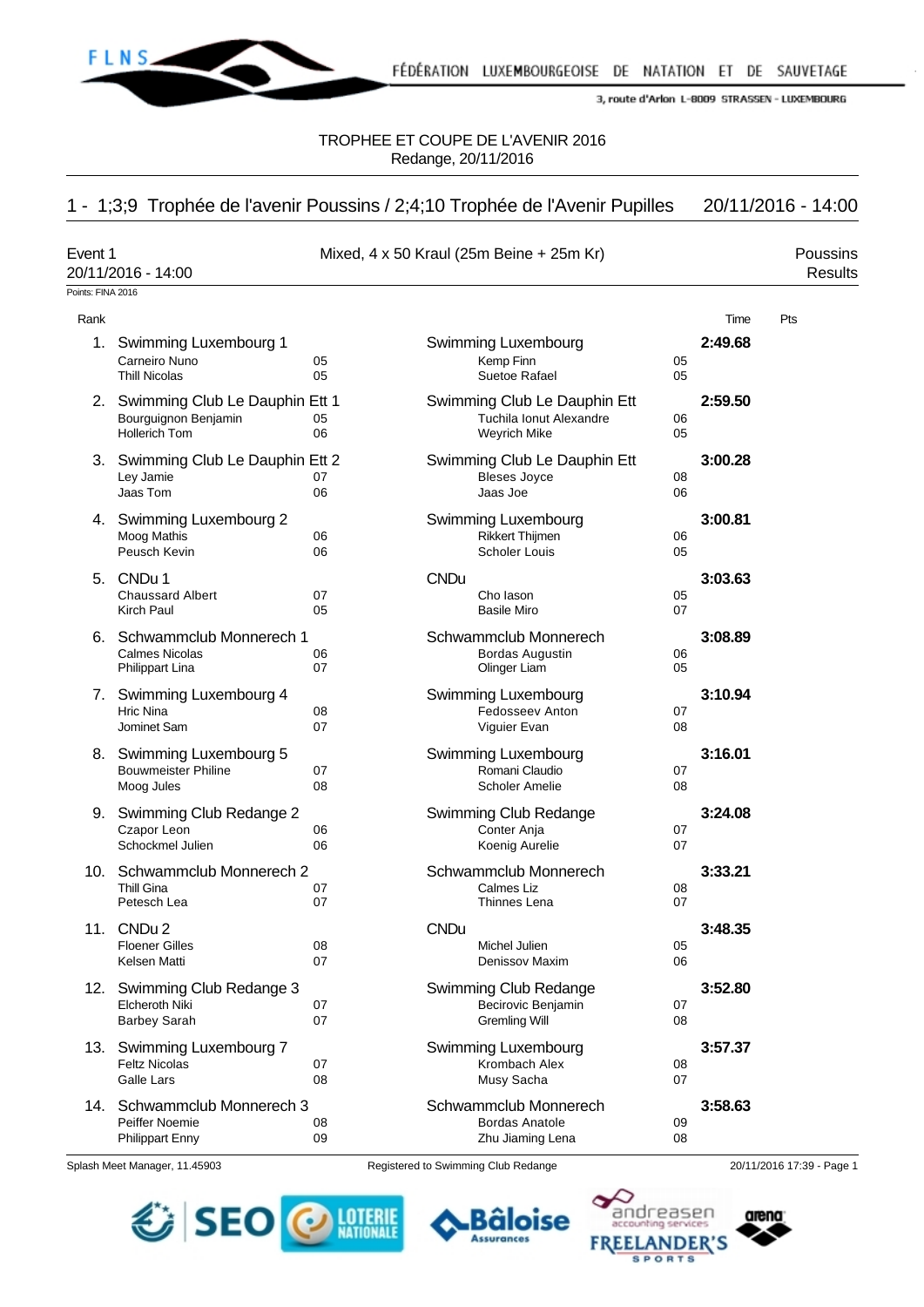

## TROPHEE ET COUPE DE L'AVENIR 2016 Redange, 20/11/2016

#### Event 1, Mixed, 4 x 50 Kraul (25m Beine + 25m Kr), Poussins

| Rank |                                                                                                    |                                                                                                                                          |                                                                                                                                        |          | Time    | Pts |
|------|----------------------------------------------------------------------------------------------------|------------------------------------------------------------------------------------------------------------------------------------------|----------------------------------------------------------------------------------------------------------------------------------------|----------|---------|-----|
|      | 15. Cercle de Natation Wiltz 1<br><b>Weiler Theid</b><br><b>Wirth Neckel</b>                       | 07<br>07                                                                                                                                 | Cercle de Natation Wiltz<br>Hannen Jana<br><b>Eschette Louis</b>                                                                       | 07<br>07 | 3:59.30 |     |
|      | 16. Swimming Club Le Dauphin Ett 3<br>Kutten Noe<br>Puetz Jonah                                    | 07<br>07                                                                                                                                 | Swimming Club Le Dauphin Ett<br>Schauer Victor<br><b>Visser Mats</b>                                                                   | 07<br>08 | 4:05.66 |     |
|      | 17. Swimming Luxembourg 8<br><b>Bouwmeister Annebelle</b><br><b>Bouwmeister Yfke</b>               | 08<br>08                                                                                                                                 | Swimming Luxembourg<br>Sharf German<br><b>Metzler Charles</b>                                                                          | 07<br>08 | 4:05.89 |     |
|      | DSQ Cercle Nautique Pétange 1<br>10.11)                                                            | Cercle Nautique Petange<br>R1 - swimmer's feet lost touch with the starting platform before the preceding team-mate touched the wall (SW |                                                                                                                                        | 3:13.41  |         |     |
|      | Boentges Kimi<br>Liso Timoteo                                                                      | 05<br>07                                                                                                                                 | Ries Jitcov Evghenii<br>Allar Maud                                                                                                     | 07<br>08 |         |     |
|      | DSQ Swimming Luxembourg 6<br>C1 - swimmer did not touch the wall at the turn / finish (SW 5.2)     |                                                                                                                                          | Swimming Luxembourg                                                                                                                    |          | 3:23.02 |     |
|      | Dusemon Paul<br>Kries Leo                                                                          | 07<br>08                                                                                                                                 | White Lauren<br>Milanovski Stefan                                                                                                      | 07<br>06 |         |     |
|      | DSQ Swimming Luxembourg 9<br>C1 - swimmer did not touch the wall at the turn / finish (SW 5.2)     |                                                                                                                                          | Swimming Luxembourg                                                                                                                    |          | 3:27.04 |     |
|      | Ronk Mac<br>Olivero Francesca                                                                      | 08<br>08                                                                                                                                 | Grujic-Martins Teodora<br>Sammarco Andrea                                                                                              | 09<br>08 |         |     |
|      | DSQ Cercle Nautique Pétange 3<br>C1 - swimmer did not touch the wall at the turn / finish (SW 5.2) |                                                                                                                                          | Cercle Nautique Petange                                                                                                                |          | 4:10.42 |     |
|      | Kerger-Herman Elodie<br>Anisko Leonard                                                             | 07<br>08                                                                                                                                 | Jager Flavio<br><b>Wolter Noa</b>                                                                                                      | 08<br>08 |         |     |
|      | DSQ Cercle Nautique Pétange 2<br>C1 - swimmer did not touch the wall at the turn / finish (SW 5.2) |                                                                                                                                          | Cercle Nautique Petange                                                                                                                |          | 4:21.45 |     |
|      | Zulic Hanan<br>Martucci Sofia                                                                      | 07<br>08                                                                                                                                 | Rinnen Yannis<br>Szybowski Jakub                                                                                                       | 08<br>07 |         |     |
|      | DSQ Swimming Luxembourg 10<br>C1 - swimmer did not touch the wall at the turn / finish (SW 5.2)    |                                                                                                                                          | Swimming Luxembourg                                                                                                                    |          | 4:26.36 |     |
|      | Bourg Nicolas <b>Example</b><br>Dondelinger Elisa                                                  | 08<br>08                                                                                                                                 | Wen Benjamin<br>Wen Derek                                                                                                              | 07<br>07 |         |     |
| DSQ. | Cercle de Natation Wiltz 2<br>C1 - swimmer did not touch the wall at the turn / finish (SW 5.2)    |                                                                                                                                          | Cercle de Natation Wiltz                                                                                                               |          | 4:33.75 |     |
|      | Ferreira Anau Margerida<br>Schaeffer Dean                                                          | 08<br>08                                                                                                                                 | Melouane Amahzoune Adam<br>Olinger Lilli                                                                                               | 08<br>09 |         |     |
| DSQ. | Schwammclub Monnerech 4<br>10.11)                                                                  |                                                                                                                                          | Schwammclub Monnerech<br>R1 - swimmer's feet lost touch with the starting platform before the preceding team-mate touched the wall (SW |          | 4:38.65 |     |
|      | Geuer Maya<br>Alves Cabral Kiara                                                                   | 07<br>09                                                                                                                                 | Hutmacher Andy<br><b>Boyere Andrew</b>                                                                                                 | 06<br>08 |         |     |

Splash Meet Manager, 11.45903 Registered to Swimming Club Redange 20/11/2016 17:39 - Page 2

**Assurances** 



andreasen Bâloise **FREELANDER'S SPORTS** 

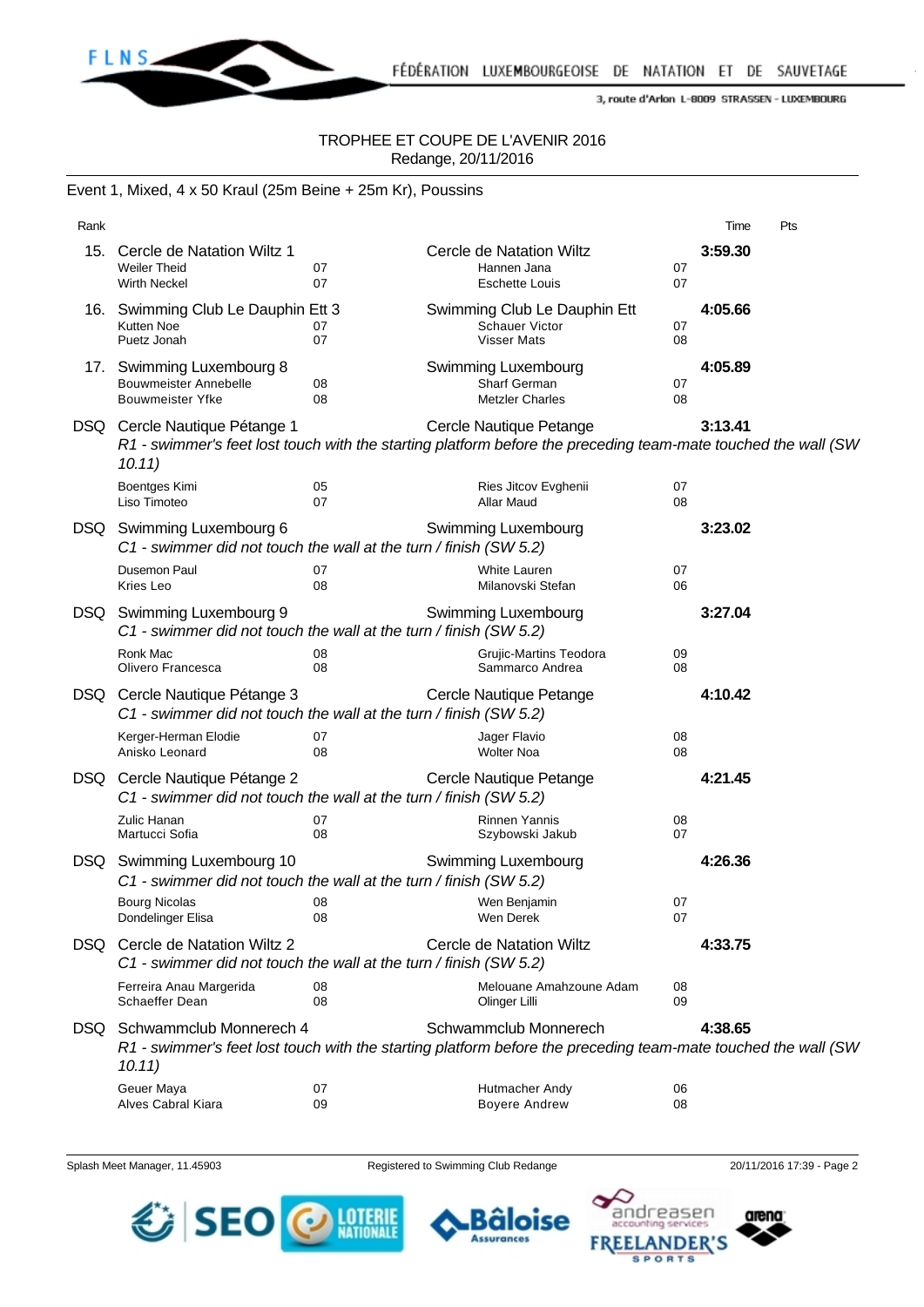

FÉDÉRATION LUXEMBOURGEOISE DE NATATION ET DE SAUVETAGE

3, route d'Arlon L-8009 STRASSEN - LUXEMBOURG

#### TROPHEE ET COUPE DE L'AVENIR 2016 Redange, 20/11/2016

|                   | Event 1, Mixed, 4 x 50 Kraul (25m Beine + 25m Kr), Poussins                                                                                              |          |             |                                                                 |          |         |                            |
|-------------------|----------------------------------------------------------------------------------------------------------------------------------------------------------|----------|-------------|-----------------------------------------------------------------|----------|---------|----------------------------|
| Rank              |                                                                                                                                                          |          |             |                                                                 |          | Time    | Pts                        |
|                   | DSQ Schwammclub Déifferdang 1<br>R1 - swimmer's feet lost touch with the starting platform before the preceding team-mate touched the wall (SW<br>10.11) |          |             | Schwammclub Deifferdang                                         |          | 5:22.21 |                            |
|                   | Ajdarpasic Muhammed<br><b>Baudin Pierre</b>                                                                                                              | 10<br>08 |             | Reinesch Inaki<br>Ajdarpasic Sumeyah                            | 09<br>09 |         |                            |
| EXH               | Swimming Luxembourg 3<br>Metzler Guillaume<br>Van Mechelen Alex                                                                                          | 05<br>06 |             | Swimming Luxembourg<br>Fabiani Eden<br><b>Thill Louis</b>       | 07<br>07 | 3:14.24 |                            |
| Event 2           | 20/11/2016 - 14:30                                                                                                                                       |          |             | Mixed, 4 x 50 Rü. (25 ohne Brett + 25 Rü.)                      |          |         | Pupilles<br><b>Results</b> |
| Points: FINA 2016 |                                                                                                                                                          |          |             |                                                                 |          |         |                            |
| Rank              |                                                                                                                                                          |          |             |                                                                 |          | Time    | Pts                        |
| 1.                | Swimming Luxembourg 1<br><b>Lanners Nick</b><br>Moraru Matteo                                                                                            | 04<br>04 |             | Swimming Luxembourg<br>Jominet Lou<br>Luka Mory                 | 05<br>04 | 2:44.60 |                            |
|                   | 2. Swimming Luxembourg 2<br>Simeonov Vladimir<br>Krombach Mara                                                                                           | 04<br>05 |             | Swimming Luxembourg<br>Hric Laura<br>Decker Alexandre           | 05<br>04 | 3:00.64 |                            |
|                   | 3. Swimming Club Le Dauphin Ett 1<br>Jaas Jeff<br><b>Albers Neele</b>                                                                                    | 04<br>05 |             | Swimming Club Le Dauphin Ett<br>Pesch Sarah<br>Kohl Charel      | 05<br>04 | 3:04.92 |                            |
|                   | 4. Cercle Nautique Pétange 1<br><b>Leonard Lis</b><br>Osmanovic Amina                                                                                    | 05<br>05 |             | Cercle Nautique Petange<br>Bouzidi Imene<br>Simao Nogueira Joao | 05<br>04 | 3:06.68 |                            |
|                   | 5. CNDu 1<br>Peters Lena<br>Frere Argan                                                                                                                  | 05<br>04 | <b>CNDu</b> | <b>Michel Guillaume</b><br>Mertens Malika                       | 04<br>05 | 3:14.66 |                            |
| 6.                | Schwammclub Monnerech 1<br>Bertrang Marina<br>Bertrang Louana                                                                                            | 05<br>06 |             | Schwammclub Monnerech<br>Popa Sonia<br>Harizia Celia            | 06<br>05 | 3:49.92 |                            |
| 7.                | CNDu 2<br><b>Ribeiro Alves Davina</b><br>Sampaio Duraes Luana                                                                                            | 05<br>06 | <b>CNDu</b> | Soffio Mara<br>Jeromito Chloe                                   | 06<br>05 | 3:58.11 |                            |
| DSQ.              | CNDu 3<br>D3 - swimmer did not stay upon his back throughout the race except when executing the turn (SW 6.3)                                            |          | <b>CNDu</b> |                                                                 |          | 3:32.07 |                            |
|                   | De Giovanni Lorenzo<br>Lindmark Melo Hugo                                                                                                                | 04<br>04 |             | Sukhanov Maxim<br>Sveen Albert                                  | 04<br>04 |         |                            |
| DSQ.              | Swimming Luxembourg 4<br>D3 - swimmer did not stay upon his back throughout the race except when executing the turn (SW 6.3)                             |          |             | Swimming Luxembourg                                             |          | 3:35.45 |                            |
|                   | Milanovski Nikola<br><b>Bokov Marta</b>                                                                                                                  | 04<br>06 |             | Lurkin Mathilde<br>Schnoegass Rebecca                           | 06<br>06 |         |                            |

Splash Meet Manager, 11.45903 Registered to Swimming Club Redange 20/11/2016 17:39 - Page 3

**Assurances** 





andreasen arena Bâloise **FREELANDER'S SPORTS**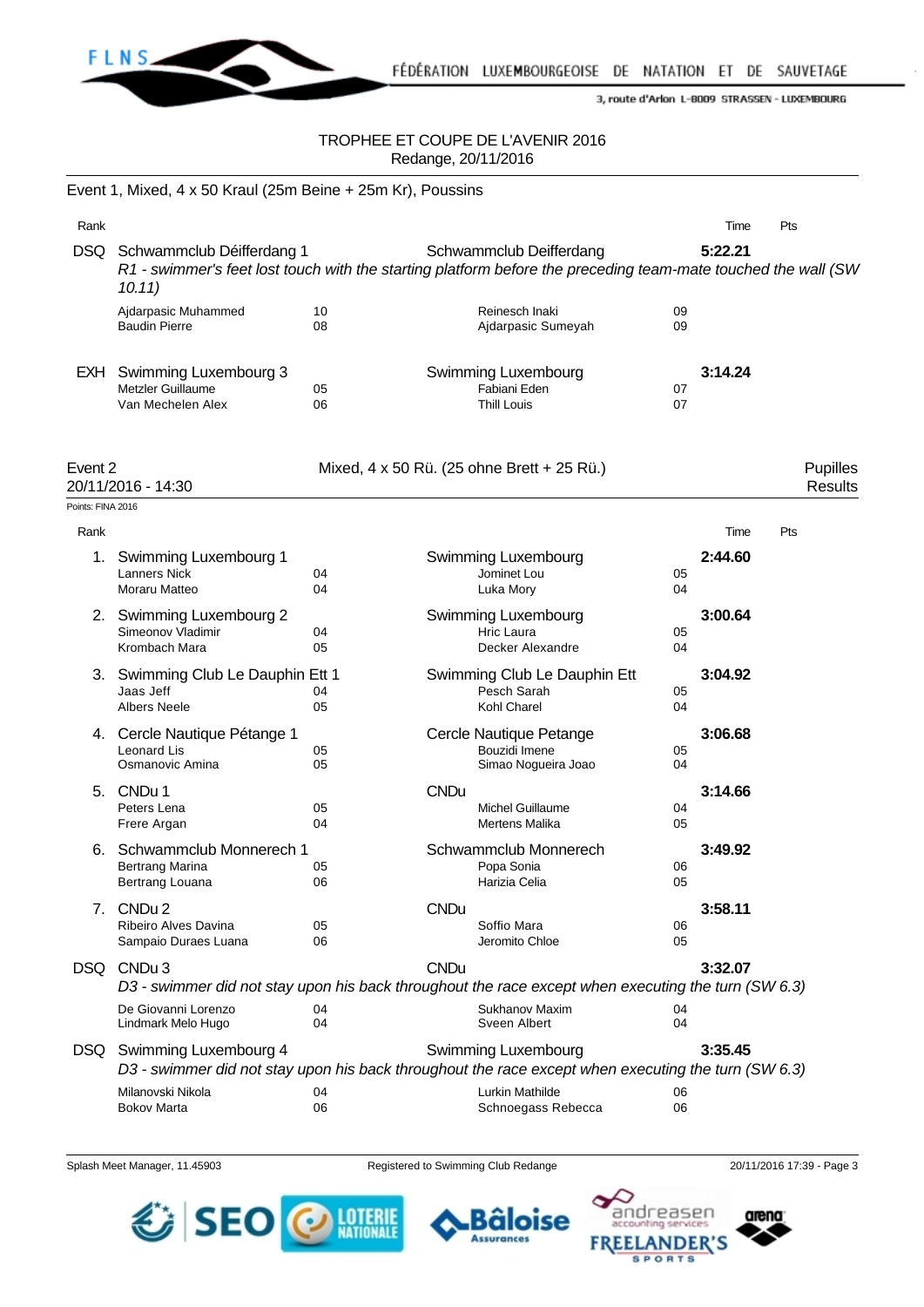

## TROPHEE ET COUPE DE L'AVENIR 2016 Redange, 20/11/2016

#### Event 2, Mixed, 4 x 50 Rü. (25 ohne Brett + 25 Rü.), Pupilles

| Rank                      |                                                                                      |          |                                                                           |          | Time    | Pts                 |
|---------------------------|--------------------------------------------------------------------------------------|----------|---------------------------------------------------------------------------|----------|---------|---------------------|
| <b>DSQ</b>                | Swimming Club Redange 1<br>swimmer four did not swim according to the specific rules |          | Swimming Club Redange                                                     |          | 3:43.46 |                     |
|                           | Nothum Gwen<br><b>Reckinger Michel</b>                                               | 06<br>04 | Ley Esther<br><b>Bruck David</b>                                          | 05<br>04 |         |                     |
|                           | EXH Swimming Luxembourg 3<br>Disg D3                                                 |          | Swimming Luxembourg                                                       |          | 3:14.37 |                     |
|                           | Viguier Elyan<br><b>Baustert Magali</b>                                              | 04<br>05 | Bayanaa Michele<br>Carneiro Sofia                                         | 06<br>06 |         |                     |
| EXH                       | Swimming Club Le Dauphin Ett 2<br>Pesch Sarah<br><b>Trausch Lina Maria</b>           | 05<br>06 | Swimming Club Le Dauphin Ett<br><b>Wantz Lena</b><br>Kettenmeyer Yin      | 06<br>06 | 3:59.96 |                     |
| Event 3                   | 20/11/2016 - 14:40                                                                   |          | Mixed, 4 x 25m Breaststroke                                               |          |         | Poussins<br>Results |
| Points: FINA 2016<br>Rank |                                                                                      |          |                                                                           |          | Time    | Pts                 |
| 1.                        | Swimming Luxembourg 1<br>Carneiro Nuno<br>Durakovic Tarik                            | 05<br>05 | Swimming Luxembourg<br><b>Thill Nicolas</b><br>Kemp Finn                  | 05<br>05 | 1:26.23 | 168                 |
|                           | 2. Swimming Club Le Dauphin Ett 1<br><b>Weyrich Mike</b><br>Tuchila Ionut Alexandre  | 05<br>06 | Swimming Club Le Dauphin Ett<br>Hollerich Tom<br>Bourguignon Benjamin     | 06<br>05 | 1:35.47 | 124                 |
| 3.                        | Swimming Luxembourg 2<br>Moog Mathis<br><b>Rikkert Thijmen</b>                       | 06<br>06 | Swimming Luxembourg<br>Krombach Linda<br>Scholer Louis                    | 07<br>05 | 1:36.42 | 120                 |
| 4.                        | Swimming Club Redange 2<br>Czapor Leon<br>Schockmel Julien                           | 06<br>06 | Swimming Club Redange<br>Conter Anja<br>Koenig Aurelie                    | 07<br>07 | 1:45.81 | 91                  |
| 5.                        | Swimming Club Le Dauphin Ett 2<br>Jaas Joe<br>Ley Jamie                              | 06<br>07 | Swimming Club Le Dauphin Ett<br>Van Marum Lilly<br>Jaas Tom               | 07<br>06 | 1:46.83 | 88                  |
|                           | 6. Schwammclub Monnerech 2<br>Thill Gina<br>Petesch Lea                              | 07<br>07 | Schwammclub Monnerech<br>Calmes Liz<br>Thinnes Lena                       | 08<br>07 | 1:54.39 | 72                  |
| 7.                        | Swimming Club Redange 3<br>Elcheroth Niki<br><b>Gremling Will</b>                    | 07<br>08 | Swimming Club Redange<br>Becirovic Benjamin<br><b>Gremling Luke</b>       | 07<br>06 | 1:58.43 | 64                  |
| 8.                        | Swimming Luxembourg 9<br>Olivero Francesca<br>Sammarco Andrea                        | 08<br>08 | Swimming Luxembourg<br>Greiveldinger Leo<br>Ronk Mac                      | 08<br>08 | 2:00.21 | 62                  |
|                           | 9. Swimming Club Le Dauphin Ett 3<br>Puetz Jonah<br>Kutten Noe                       | 07<br>07 | Swimming Club Le Dauphin Ett<br><b>Visser Mats</b><br><b>Albers Emely</b> | 08<br>08 | 2:01.17 | 60                  |

Splash Meet Manager, 11.45903 Registered to Swimming Club Redange 20/11/2016 17:39 - Page 4



Bâloise **Assurances** 



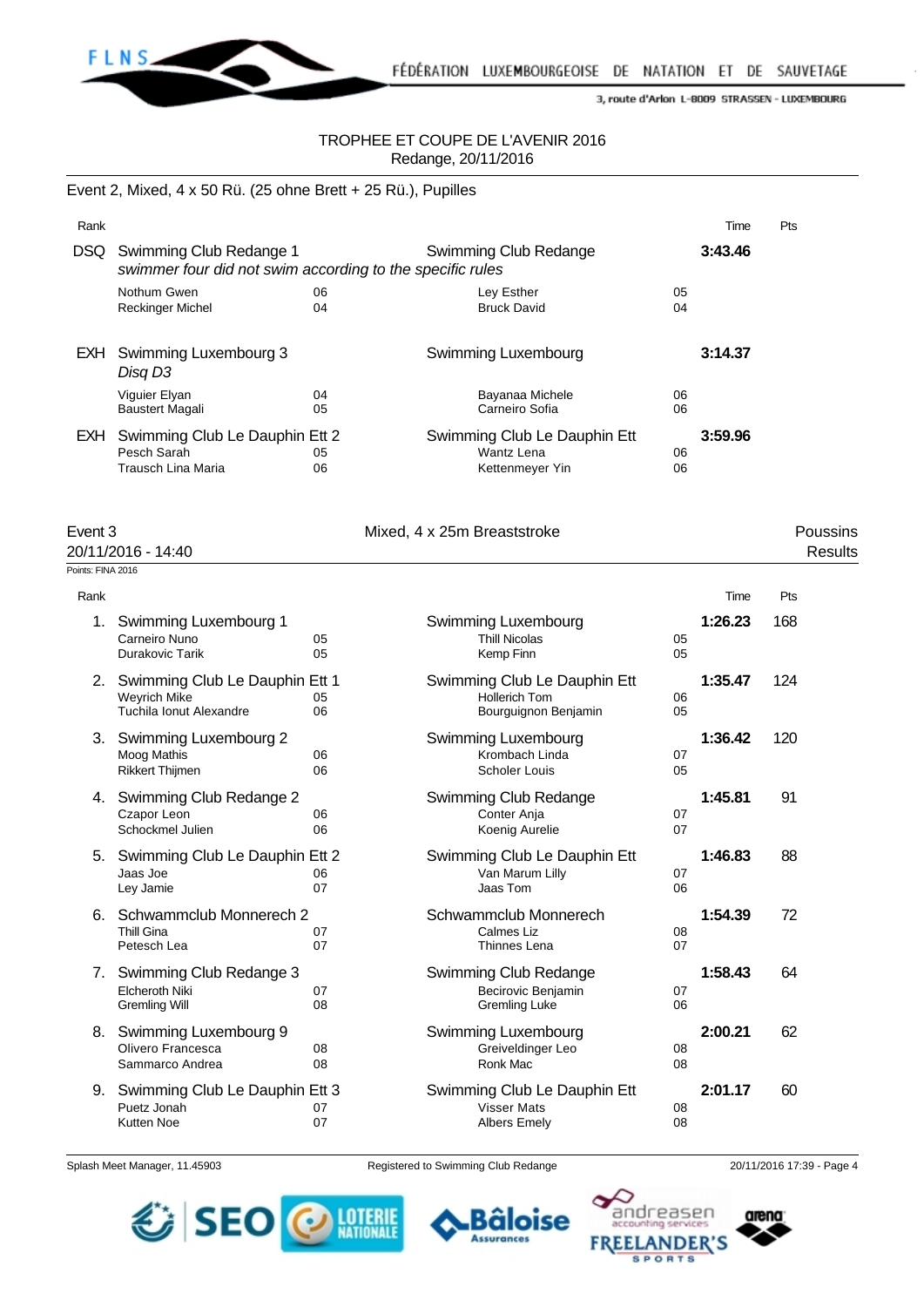

#### TROPHEE ET COUPE DE L'AVENIR 2016 Redange, 20/11/2016

|      | Event 3, Mixed, 4 x 25m Breaststroke, Poussins                                                                                                                    |          |             |                                                                          |          |         |     |
|------|-------------------------------------------------------------------------------------------------------------------------------------------------------------------|----------|-------------|--------------------------------------------------------------------------|----------|---------|-----|
| Rank |                                                                                                                                                                   |          |             |                                                                          |          | Time    | Pts |
|      | 10. Swimming Luxembourg 7<br><b>Feltz Nicolas</b><br>Galle Lars                                                                                                   | 07<br>08 |             | Swimming Luxembourg<br>Krombach Alex<br>Musy Sacha                       | 08<br>07 | 2:01.74 | 59  |
| 11.  | Cercle de Natation Wiltz 1<br><b>Wirth Neckel</b><br>Hannen Jana                                                                                                  | 07<br>07 |             | Cercle de Natation Wiltz<br><b>Weiler Theid</b><br><b>Eschette Louis</b> | 07<br>07 | 2:09.69 | 49  |
| DSQ  | CNDu 1<br>G2 - Starting before the starting signal (SW 4.4)                                                                                                       |          | <b>CNDu</b> |                                                                          |          | 1:40.07 |     |
|      | <b>Chaussard Albert</b><br>Wester Ben                                                                                                                             | 07<br>06 |             | Cho lason<br><b>Basile Miro</b>                                          | 05<br>07 |         |     |
|      | DSQ Schwammclub Monnerech 1<br>G3 - did not swim and finish the race in the same lane in which he / she started (SW 10.3)                                         |          |             | Schwammclub Monnerech                                                    |          | 1:41.93 |     |
|      | <b>Calmes Nicolas</b><br>Philippart Lina                                                                                                                          | 06<br>07 |             | <b>Bordas Augustin</b><br>Olinger Liam                                   | 06<br>05 |         |     |
|      | DSQ Swimming Luxembourg 5<br>B11 - movements of the legs not simultaneous, not on the same horizontal plane or alternating (SW 7.4)                               |          |             | <b>Swimming Luxembourg</b>                                               |          | 1:47.10 |     |
|      | <b>Bouwmeister Philine</b><br>Moog Jules                                                                                                                          | 07<br>08 |             | Romani Claudio<br>Scholer Amelie                                         | 07<br>08 |         |     |
| DSQ  | Cercle Nautique Pétange 1<br>B4 - arm movements not simultaneous, not in the same horizontal plane or alternating (SW 7.2)<br>Boentges Kimi<br>Garcia Varela Gwen | 05<br>07 |             | Cercle Nautique Petange<br><b>Allar Maud</b><br>Leonard Lou              | 08<br>07 | 1:51.81 |     |
|      | DSQ Swimming Luxembourg 4<br>B11 - movements of the legs not simultaneous, not on the same horizontal plane or alternating (SW 7.4)                               |          |             | <b>Swimming Luxembourg</b>                                               |          | 1:53.07 |     |
|      | <b>Hric Nina</b><br>Jominet Sam                                                                                                                                   | 08<br>07 |             | <b>Fedosseev Anton</b><br>Viguier Evan                                   | 07<br>08 |         |     |
| DSQ. | CNDu <sub>2</sub><br>B11 - movements of the legs not simultaneous, not on the same horizontal plane or alternating (SW 7.4)                                       |          | <b>CNDu</b> |                                                                          |          | 1:53.47 |     |
|      | <b>Floener Gilles</b><br><b>Mcelfresh Viktor</b>                                                                                                                  | 08<br>06 |             | Michel Julien<br>Denissov Maxim                                          | 05<br>06 |         |     |
|      | DSQ Swimming Luxembourg 6<br>R1 - swimmer's feet lost touch with the starting platform before the preceding team-mate touched the wall (SW<br>10.11)              |          |             | Swimming Luxembourg                                                      |          | 1:54.60 |     |
|      | Dusemon Paul<br>Kries Leo                                                                                                                                         | 07<br>08 |             | White Lauren<br>Milanovski Stefan                                        | 07<br>06 |         |     |
| DSQ. | Cercle Nautique Pétange 3<br>R1 - swimmer's feet lost touch with the starting platform before the preceding team-mate touched the wall (SW<br>10.11)              |          |             | Cercle Nautique Petange                                                  |          | 2:02.71 |     |
|      | Badziuk Fernandes Leonid Daniel 06<br>Anisko Leonard                                                                                                              | 08       |             | Jager Flavio<br><b>Wolter Noa</b>                                        | 08<br>08 |         |     |
| DSQ. | Schwammclub Monnerech 3<br>B1 - more than one single butterfly kick before the first breaststroke kick (SW 7.1)                                                   |          |             | Schwammclub Monnerech                                                    |          | 2:07.28 |     |
|      | Peiffer Noemie<br>Zhu Jiaming Lena                                                                                                                                | 08<br>08 |             | <b>Bordas Anatole</b><br>Valentini Stefano                               | 09<br>09 |         |     |

Splash Meet Manager, 11.45903 Registered to Swimming Club Redange 20/11/2016 17:39 - Page 5





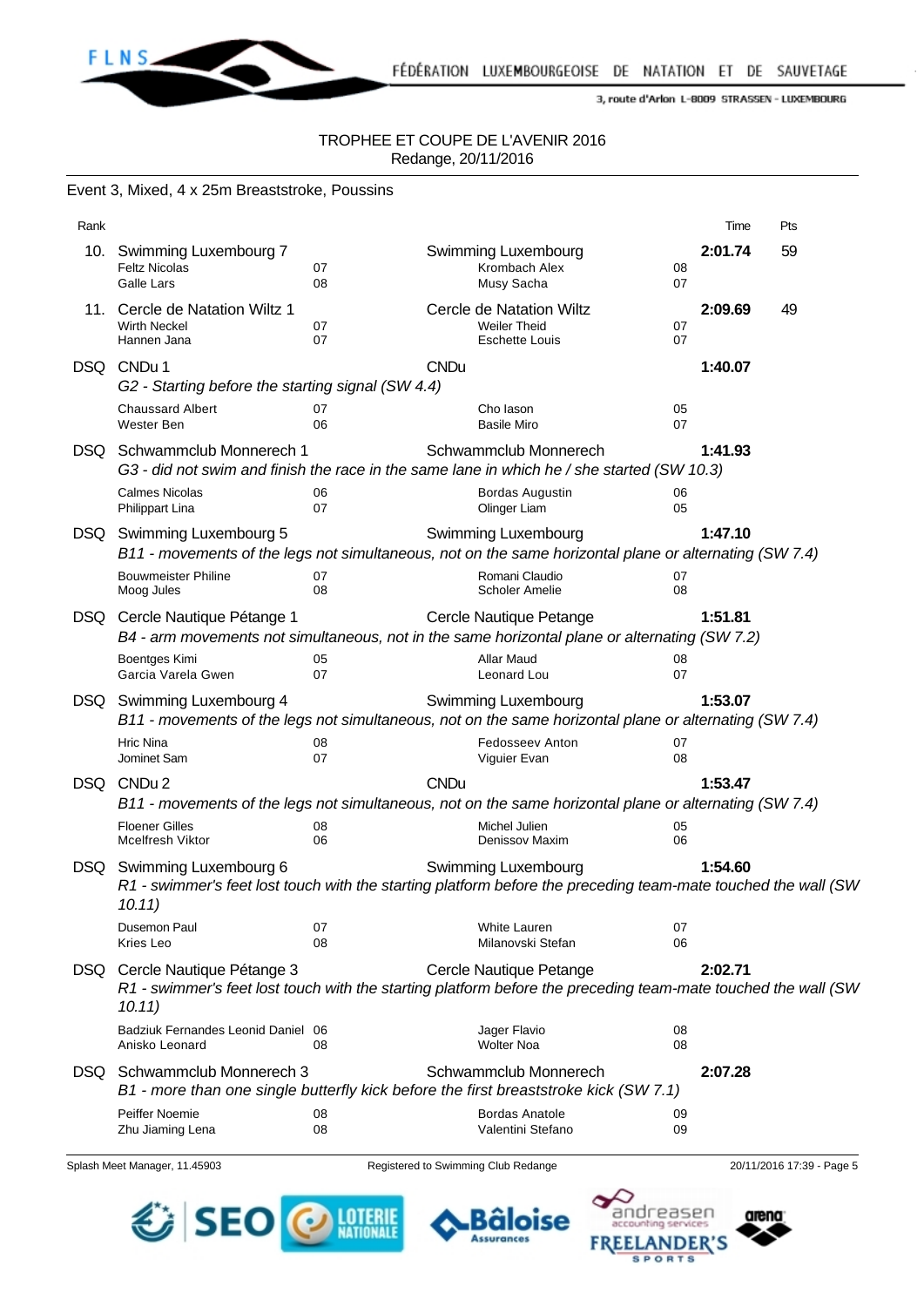

#### TROPHEE ET COUPE DE L'AVENIR 2016 Redange, 20/11/2016

|         | Event 3, Mixed, 4 x 25m Breaststroke, Poussins                                                                                                                            |          |                                                                                                                                    |          |                     |  |  |
|---------|---------------------------------------------------------------------------------------------------------------------------------------------------------------------------|----------|------------------------------------------------------------------------------------------------------------------------------------|----------|---------------------|--|--|
| Rank    |                                                                                                                                                                           |          |                                                                                                                                    |          | Pts<br>Time         |  |  |
| DSQ     | Swimming Luxembourg 8                                                                                                                                                     |          | Swimming Luxembourg<br>B11 - movements of the legs not simultaneous, not on the same horizontal plane or alternating (SW 7.4)      | 2:07.76  |                     |  |  |
|         | <b>Bouwmeister Annebelle</b><br><b>Bouwmeister Yfke</b>                                                                                                                   | 08<br>08 | Sharf German<br><b>Metzler Charles</b>                                                                                             | 07<br>08 |                     |  |  |
|         | DSQ Swimming Luxembourg 10                                                                                                                                                |          | Swimming Luxembourg<br>B11 - movements of the legs not simultaneous, not on the same horizontal plane or alternating (SW 7.4)      | 2:18.60  |                     |  |  |
|         | Dondelinger Elisa<br>Wen Benjamin                                                                                                                                         | 08<br>07 | Baranyai Kornelia<br>Jimenez Marta                                                                                                 | 09<br>09 |                     |  |  |
|         | DSQ Cercle Nautique Pétange 2                                                                                                                                             |          | Cercle Nautique Petange<br>B14 - id not touch the wall with both hands simultaneously and separated at the turn / finish (SW 7.6)  | 2:41.72  |                     |  |  |
|         | Martucci Sofia<br>Mait- Rabbi Nizar                                                                                                                                       | 08<br>09 | Szybowski Jakub<br><b>Rinnen Yannis</b>                                                                                            | 07<br>08 |                     |  |  |
|         | DSQ Schwammclub Déifferdang 1                                                                                                                                             |          | Schwammclub Deifferdang<br>B14 - id not touch the wall with both hands simultaneously and separated at the turn / finish (SW 7.6)  | 2:42.40  |                     |  |  |
|         | Reinesch Leeloo<br>Ajdarpasic Sumeyah                                                                                                                                     | 07<br>09 | <b>Baudin Pierre</b><br>Reinesch Inaki                                                                                             | 08<br>09 |                     |  |  |
|         | DSQ Cercle de Natation Wiltz 2                                                                                                                                            |          | Cercle de Natation Wiltz<br>B11 - movements of the legs not simultaneous, not on the same horizontal plane or alternating (SW 7.4) | 2:43.35  |                     |  |  |
|         | Schaeffer Dean<br>Schaeffer Jack                                                                                                                                          | 08<br>10 | Olinger Lilli<br>Ferreira Anau Margerida                                                                                           | 09<br>08 |                     |  |  |
|         | DSQ Schwammclub Monnerech 4<br>Schwammclub Monnerech<br>2:56.49<br>B14 - id not touch the wall with both hands simultaneously and separated at the turn / finish (SW 7.6) |          |                                                                                                                                    |          |                     |  |  |
|         | Geuer Maya<br>Alves Cabral Kiara                                                                                                                                          | 07<br>09 | Hutmacher Andy<br><b>Boyere Andrew</b>                                                                                             | 06<br>08 |                     |  |  |
|         | EXH Swimming Luxembourg 3<br>disqualifiziert B11                                                                                                                          |          | Swimming Luxembourg                                                                                                                | 1:42.27  | 100                 |  |  |
|         | Metzler Guillaume<br>Van Mechelen Alex                                                                                                                                    | 05<br>06 | Fabiani Eden<br><b>Thill Louis</b>                                                                                                 | 07<br>07 |                     |  |  |
| Event 4 | 20/11/2016 - 15:00                                                                                                                                                        |          | Mixed, 4 x 50 m Losentscheid Kr-Br-Rü-De                                                                                           |          | Pupilles<br>Results |  |  |

Points: FINA 2016

FLNS\_

Rank **Time Pts** 

**Assurances** 





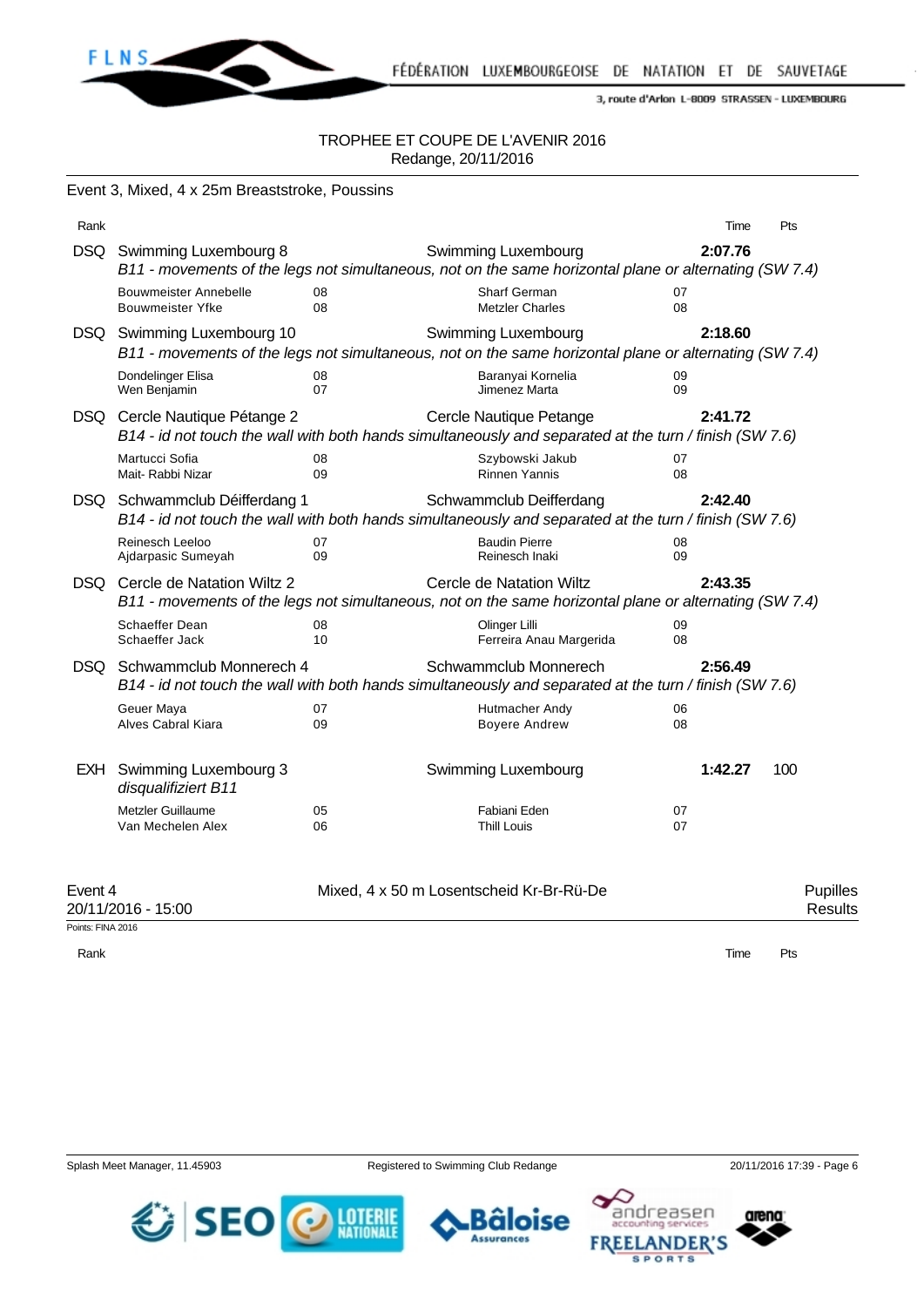

#### TROPHEE ET COUPE DE L'AVENIR 2016 Redange, 20/11/2016

#### Event 4, Mixed, 4 x 50 m Losentscheid Kr-Br-Rü-De

|     | 1. Swimming Luxembourg 1<br><b>Lanners Nick</b><br>Moraru Matteo        | 04<br>04 |             | Swimming Luxembourg<br>Jominet Lou<br>Luka Mory                                                                                | 05<br>04 | 2:28.84 |
|-----|-------------------------------------------------------------------------|----------|-------------|--------------------------------------------------------------------------------------------------------------------------------|----------|---------|
|     | 2. Swimming Luxembourg 2<br>Simeonov Vladimir<br>Krombach Mara          | 04<br>05 |             | Swimming Luxembourg<br>Hric Laura<br>Decker Alexandre                                                                          | 05<br>04 | 2:42.06 |
|     | 3. Swimming Club Le Dauphin Ett 1<br>Kohl Charel<br><b>Albers Neele</b> | 04<br>05 |             | Swimming Club Le Dauphin Ett<br>Pesch Sarah<br>Jaas Jeff                                                                       | 05<br>04 | 2:43.52 |
|     | 4. CNDu 1<br>Peters Lena<br>Frere Argan                                 | 05<br>04 | <b>CNDu</b> | Michel Guillaume<br>Mertens Malika                                                                                             | 04<br>05 | 2:49.93 |
| 5.  | Swimming Luxembourg 4<br>Gere Arthur<br>Milanovski Nikola               | 04<br>04 |             | Swimming Luxembourg<br><b>Bokov Marta</b><br>Lurkin Mathilde                                                                   | 06<br>06 | 2:59.36 |
|     | 6. CNDu 2<br>Ribeiro Alves Davina<br>Jeromito Chloe                     | 05<br>05 | <b>CNDu</b> | Soffio Mara<br>Geisler Alicia                                                                                                  | 06<br>06 | 3:09.30 |
|     | 7. Schwammclub Monnerech 1<br><b>Bertrang Marina</b><br>Bertrang Louana | 05<br>06 |             | Schwammclub Monnerech<br>Brandao Lynn<br>Harizia Celia                                                                         | 05<br>05 | 3:26.93 |
|     | 8. Swimming Club Redange 1<br>Nothum Gwen<br><b>Reckinger Michel</b>    | 06<br>04 |             | Swimming Club Redange<br>Ley Esther<br><b>Bruck David</b>                                                                      | 05<br>04 | 3:29.94 |
|     | DSQ Cercle Nautique Pétange 1                                           |          |             | Cercle Nautique Petange<br>D3 - swimmer did not stay upon his back throughout the race except when executing the turn (SW 6.3) |          | 3:03.06 |
|     | Bouzidi Imene<br>Leonard Lis                                            | 05<br>05 |             | Aissa Iheb<br>Simao Nogueira Joao                                                                                              | 04<br>04 |         |
|     | DSQ CNDu3<br>10.11)                                                     |          | <b>CNDu</b> | R1 - swimmer's feet lost touch with the starting platform before the preceding team-mate touched the wall (SW                  |          | 3:14.38 |
|     | De Giovanni Lorenzo<br>Sveen Albert                                     | 04<br>04 |             | Lindmark Melo Hugo<br>Sukhanov Maxim                                                                                           | 04<br>04 |         |
|     | EXH Swimming Luxembourg 3<br>Disq D3                                    |          |             | Swimming Luxembourg                                                                                                            |          | 3:00.92 |
|     | Viguier Elyan<br><b>Baustert Magali</b>                                 | 04<br>05 |             | Bayanaa Michele<br>Carneiro Sofia                                                                                              | 06<br>06 |         |
| EXH | Swimming Club Le Dauphin Ett 2<br>Kettenmeyer Yin<br>Trausch Lina Maria | 06<br>06 |             | Swimming Club Le Dauphin Ett<br>Wantz Lena<br>Pesch Sarah                                                                      | 06<br>05 | 3:39.69 |

Splash Meet Manager, 11.45903 Registered to Swimming Club Redange 20/11/2016 17:39 - Page 7







**SPORTS**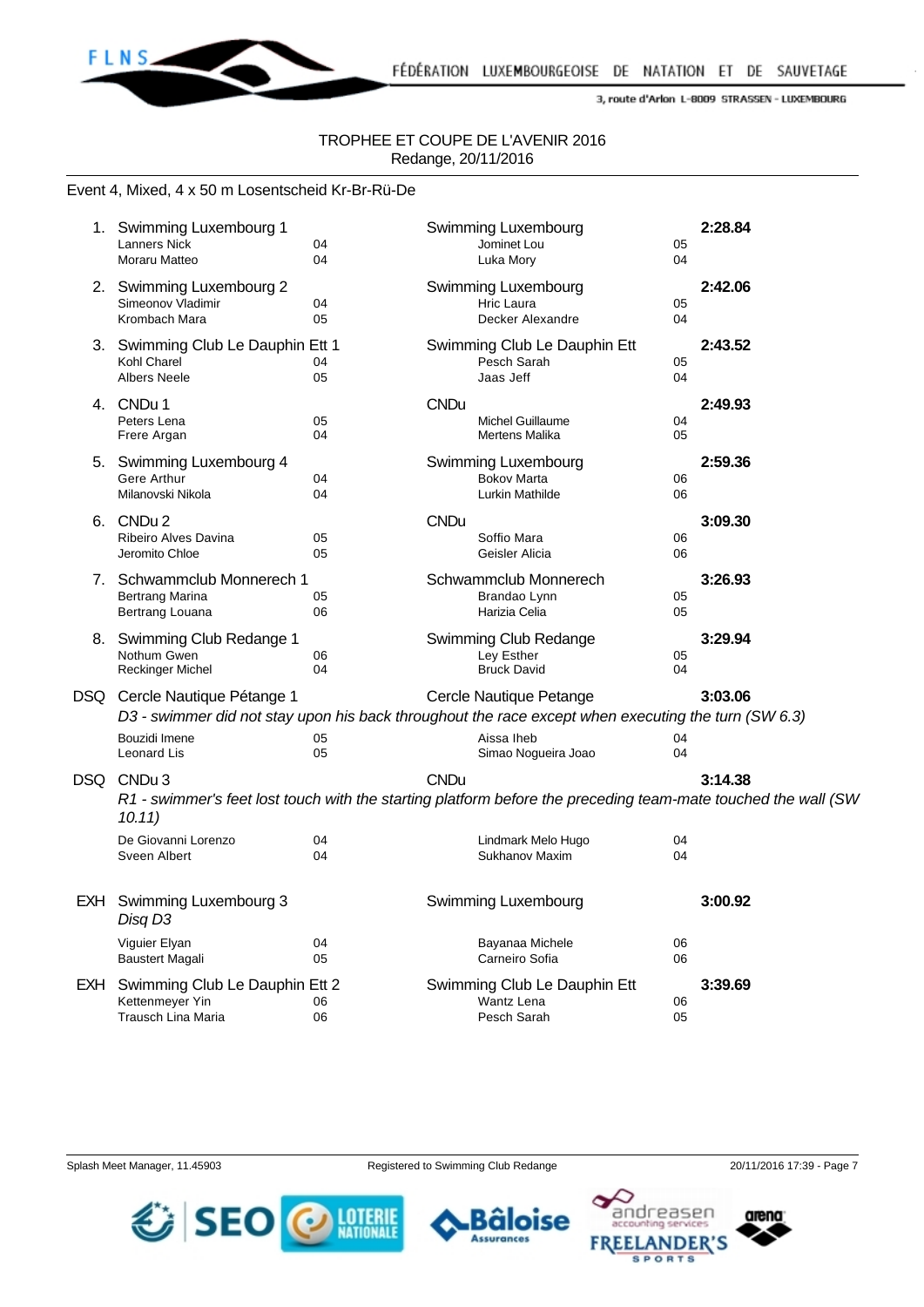

#### TROPHEE ET COUPE DE L'AVENIR 2016 Redange, 20/11/2016

| Event 5           | 20/11/2016 - 15:10                                                           |    | Girls, 50m Backstroke        |         |     | Poussins<br><b>Results</b> |
|-------------------|------------------------------------------------------------------------------|----|------------------------------|---------|-----|----------------------------|
| Points: FINA 2016 |                                                                              |    |                              |         |     |                            |
| Rank              |                                                                              | YB |                              | Time    | Pts |                            |
| 1.                | <b>Reinesch Leeloo</b>                                                       | 07 | Schwammclub Deifferdang      | 42.13   | 226 |                            |
| 2.                | <b>Bleses Joyce</b>                                                          | 08 | Swimming Club Le Dauphin Ett | 44.41   | 193 |                            |
| 3.                | <b>Hric Nina</b>                                                             | 08 | Swimming Luxembourg          | 44.78   | 188 |                            |
| 4.                | Krombach Linda                                                               | 07 | Swimming Luxembourg          | 46.32   | 170 |                            |
| 5.                | <b>Philippart Lina</b>                                                       | 07 | Schwammclub Monnerech        | 46.68   | 166 |                            |
| 6.                | Jominet Sam                                                                  | 07 | Swimming Luxembourg          | 48.26   | 150 |                            |
| 7 <sub>1</sub>    | <b>White Lauren</b>                                                          | 07 | Swimming Luxembourg          | 49.10   |     | 142 FJ1                    |
| 8.                | <b>Barbey Sarah</b>                                                          | 07 | Swimming Club Redange        | 49.10   |     | 142 FJ 2                   |
|                   | 9. Fabiani Eden                                                              | 07 | Swimming Luxembourg          | 49.55   | 139 |                            |
| 10.               | <b>Scholer Amelie</b>                                                        | 08 | Swimming Luxembourg          | 49.83   | 136 |                            |
| 11.               | Petesch Lea                                                                  | 07 | Schwammclub Monnerech        | 50.61   | 130 |                            |
| 12.               | Koenig Aurelie                                                               | 07 | Swimming Club Redange        | 50.64   | 130 |                            |
| 13.               | <b>Allar Maud</b>                                                            | 08 | Cercle Nautique Petange      | 51.52   | 123 |                            |
| 14.               | <b>Bouwmeister Philine</b>                                                   | 07 | Swimming Luxembourg          | 52.59   | 116 |                            |
| 15.               | <b>Thill Gina</b>                                                            | 07 | Schwammclub Monnerech        | 54.07   | 107 |                            |
| 16.               | <b>Bouwmeister Yfke</b>                                                      | 08 | Swimming Luxembourg          | 54.31   | 105 |                            |
| 17.               | <b>Calmes Liz</b>                                                            | 08 | Schwammclub Monnerech        | 54.53   | 104 |                            |
| 18.               | <b>Grujic-Martins Teodora</b>                                                | 09 | Swimming Luxembourg          | 54.79   | 102 |                            |
| 19.               | <b>Elcheroth Niki</b>                                                        | 07 | Swimming Club Redange        | 55.54   | 98  |                            |
| 20.               | Conter Anja                                                                  | 07 | Swimming Club Redange        | 57.01   | 91  |                            |
| 21.               | Thinnes Lena                                                                 | 07 | Schwammclub Monnerech        | 57.79   | 87  |                            |
| 22.               | Olivero Francesca                                                            | 08 | Swimming Luxembourg          | 58.27   | 85  |                            |
| 23.               | Hannen Jana                                                                  | 07 | Cercle de Natation Wiltz     | 1:00.80 | 75  |                            |
| 24.               | <b>Bouwmeister Annebelle</b>                                                 | 08 | Swimming Luxembourg          | 1:01.57 | 72  |                            |
| 25.               | Peiffer Noemie                                                               | 08 | Schwammclub Monnerech        | 1:01.90 | 71  |                            |
| 26.               | <b>Albers Emely</b>                                                          | 08 | Swimming Club Le Dauphin Ett | 1:02.03 | 70  |                            |
| 27.               | Van Marum Lilly                                                              | 07 | Swimming Club Le Dauphin Ett | 1:03.38 | 66  |                            |
| 28.               | Baranyai Kornelia                                                            | 09 | Swimming Luxembourg          | 1:04.36 | 63  |                            |
| 29.               | Garcia Varela Gwen                                                           | 07 | Cercle Nautique Petange      | 1:05.62 | 59  |                            |
| 30.               | Martucci Sofia                                                               | 08 | Cercle Nautique Petange      | 1:05.89 | 59  |                            |
|                   | Zhu Jiaming Lena                                                             | 08 | Schwammclub Monnerech        | 1:05.89 | 59  |                            |
| 32.               | Olinger Lilli                                                                | 09 | Cercle de Natation Wiltz     | 1:09.53 | 50  |                            |
| 33.               | <b>Philippart Enny</b>                                                       | 09 | Schwammclub Monnerech        | 1:10.36 | 48  |                            |
| 34.               | Jimenez Marta                                                                | 09 | Swimming Luxembourg          | 1:12.14 | 45  |                            |
| 35.               | Kerger-Herman Elodie                                                         | 07 | Cercle Nautique Petange      | 1:12.90 | 43  |                            |
|                   | 36. Alves Cabral Kiara                                                       | 09 | Schwammclub Monnerech        | 1:15.83 | 38  |                            |
| 37.               | Ferreira Anau Margerida                                                      | 08 | Cercle de Natation Wiltz     | 1:17.06 | 36  |                            |
|                   | DSQ Ajdarpasic Sumeyah                                                       | 09 | Schwammclub Deifferdang      |         |     |                            |
|                   | D8 - upon the finish the swimmer did not touch the wall on the back (SW 6.6) |    |                              |         |     |                            |
| DSQ.              | Geuer Maya                                                                   | 07 | Schwammclub Monnerech        |         |     |                            |
|                   | D6 - turn not executed in accordance with the rules (SW 6.5)                 |    |                              |         |     |                            |
| DSQ.              | Dondelinger Elisa                                                            | 08 | Swimming Luxembourg          |         |     |                            |

*D8 - upon the finish the swimmer did not touch the wall on the back (SW 6.6)*

**LOTERIE**<br>NATIONALE

SEO

Splash Meet Manager, 11.45903 Registered to Swimming Club Redange 20/11/2016 17:39 - Page 8

Bâloise **Assurances** 



arena

andreasen

**FREELANDER'S SPORTS**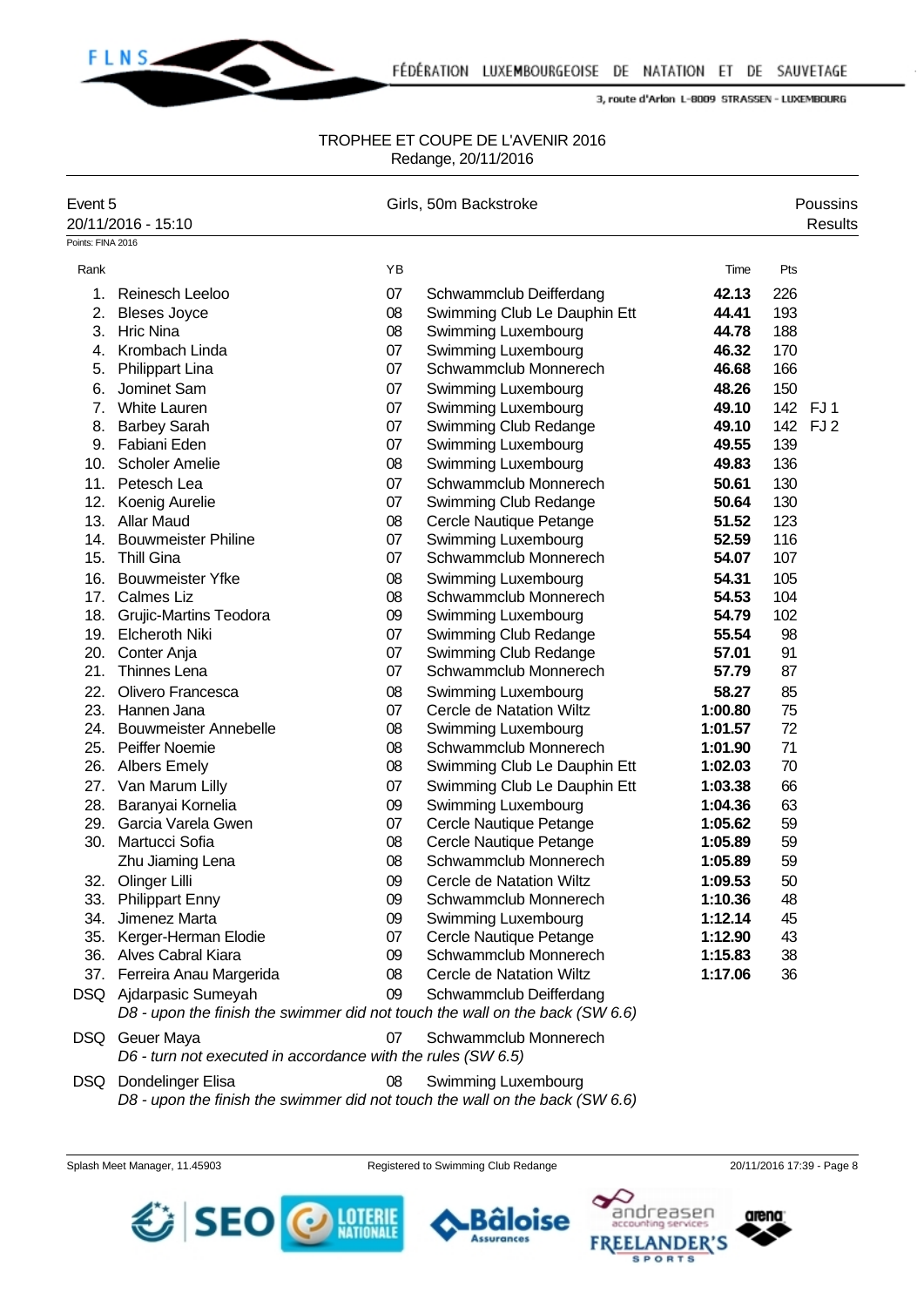

#### TROPHEE ET COUPE DE L'AVENIR 2016 Redange, 20/11/2016

| Event 6           | 20/11/2016 - 15:30       |    | Boys, 50m Backstroke            |       |     | Poussins<br><b>Results</b> |
|-------------------|--------------------------|----|---------------------------------|-------|-----|----------------------------|
| Points: FINA 2016 |                          |    |                                 |       |     |                            |
| Rank              |                          | YB |                                 | Time  | Pts |                            |
| 1.                | <b>Carneiro Nuno</b>     | 05 | Swimming Luxembourg             | 36.67 | 222 |                            |
| 2.                | <b>Calmes Nicolas</b>    | 06 | Schwammclub Monnerech           | 36.76 | 220 |                            |
| 3.                | <b>Weyrich Mike</b>      | 05 | Swimming Club Le Dauphin Ett    | 38.84 | 187 |                            |
| 4.                | Cho lason                | 05 | <b>CNDu</b>                     | 39.29 | 180 |                            |
| 5.                | <b>Thill Nicolas</b>     | 05 | Swimming Luxembourg             | 39.59 | 176 |                            |
| 6.                | <b>Rikkert Thijmen</b>   | 06 | Swimming Luxembourg             | 41.05 | 158 |                            |
| 7.                | <b>Hollerich Tom</b>     | 06 | Swimming Club Le Dauphin Ett    | 42.18 | 146 |                            |
| 8.                | Peusch Kevin             | 06 | Swimming Luxembourg             | 42.41 | 143 |                            |
| 9.                | <b>Boentges Kimi</b>     | 05 | Cercle Nautique Petange         | 42.50 | 142 |                            |
| 10.               | Kemp Finn                | 05 | Swimming Luxembourg             | 42.61 | 141 |                            |
| 11.               | <b>Basile Miro</b>       | 07 | <b>CNDu</b>                     | 43.26 | 135 |                            |
| 12.               | Suetoe Rafael            | 05 | Swimming Luxembourg             | 43.57 | 132 |                            |
|                   | 13. Czapor Leon          | 06 | Swimming Club Redange           | 44.16 | 127 |                            |
| 14.               | Durakovic Tarik          | 05 | Swimming Luxembourg             | 44.28 | 126 |                            |
|                   | 15. Kirch Paul           | 05 | <b>CNDu</b>                     | 44.54 | 124 |                            |
| 16.               | Olinger Liam             | 05 | Schwammclub Monnerech           | 44.77 | 122 |                            |
| 17.               | Moog Mathis              | 06 | Swimming Luxembourg             | 45.14 | 119 |                            |
|                   | 18. Fedosseev Anton      | 07 | Swimming Luxembourg             | 45.31 | 117 |                            |
| 19.               | <b>Scholer Louis</b>     | 05 | Swimming Luxembourg             | 45.82 | 114 |                            |
|                   | 20. Jaas Joe             | 06 | Swimming Club Le Dauphin Ett    | 46.27 | 110 |                            |
| 21.               | Bourguignon Benjamin     | 05 | Swimming Club Le Dauphin Ett    | 46.87 | 106 |                            |
| 22.               | Michel Julien            | 05 | <b>CNDu</b>                     | 47.22 | 104 |                            |
| 23.               | Tuchila Ionut Alexandre  | 06 | Swimming Club Le Dauphin Ett    | 47.52 | 102 |                            |
| 24.               | Ley Jamie                | 07 | Swimming Club Le Dauphin Ett    | 47.86 | 100 |                            |
| 25.               | <b>Eschette Louis</b>    | 07 | <b>Cercle de Natation Wiltz</b> | 48.90 |     | 93 FJ1                     |
| 26.               | Jaas Tom                 | 06 | Swimming Club Le Dauphin Ett    | 48.90 | 93  | FJ <sub>2</sub>            |
| 27.               | <b>Chaussard Albert</b>  | 07 | <b>CNDu</b>                     | 48.92 | 93  |                            |
| 28.               | Wester Ben               | 06 | <b>CNDu</b>                     | 49.83 | 88  |                            |
| 29.               | <b>Gremling Luke</b>     | 06 | Swimming Club Redange           | 49.92 | 88  |                            |
| 30.               | Moog Jules               | 08 | Swimming Luxembourg             | 49.97 | 87  |                            |
| 31.               | Schockmel Julien         | 06 | Swimming Club Redange           | 50.12 | 87  |                            |
| 32.               | Denissov Maxim           | 06 | <b>CNDu</b>                     | 52.23 | 76  |                            |
| 33.               | Romani Claudio           | 07 | Swimming Luxembourg             | 52.36 | 76  |                            |
| 34.               | Metzler Guillaume        | 05 | Swimming Luxembourg             | 52.68 | 75  |                            |
| 35.               | Dusemon Paul             | 07 | Swimming Luxembourg             | 52.86 | 74  |                            |
| 36.               | Krombach Alex            | 08 | Swimming Luxembourg             | 53.25 | 72  |                            |
| 37.               | Viguier Evan             | 08 | Swimming Luxembourg             | 53.27 | 72  |                            |
| 38.               | Kries Leo                | 08 | Swimming Luxembourg             | 54.02 | 69  |                            |
| 39.               | Lemieszonek Maksymillian | 07 | Swimming Club Le Dauphin Ett    | 55.30 | 64  |                            |
| 40.               | <b>Galle Lars</b>        | 08 | Swimming Luxembourg             | 55.44 |     | 64 FJ1                     |
| 41.               | Becirovic Benjamin       | 07 | Swimming Club Redange           | 55.44 |     | 64 FJ 2                    |
| 42.               | <b>Gremling Will</b>     | 08 | Swimming Club Redange           | 55.45 | 64  |                            |
| 43.               | Schaeffer Dean           | 08 | Cercle de Natation Wiltz        | 55.52 |     | 64 FJ1                     |
| 44.               | <b>Mcelfresh Viktor</b>  | 06 | <b>CNDu</b>                     | 55.52 |     | 64 FJ 2                    |
| 45.               | Wirth Neckel             | 07 | Cercle de Natation Wiltz        | 55.71 | 63  |                            |

Splash Meet Manager, 11.45903 Registered to Swimming Club Redange 20/11/2016 17:39 - Page 9





**Bâloise** 

**Assurances** 



١Q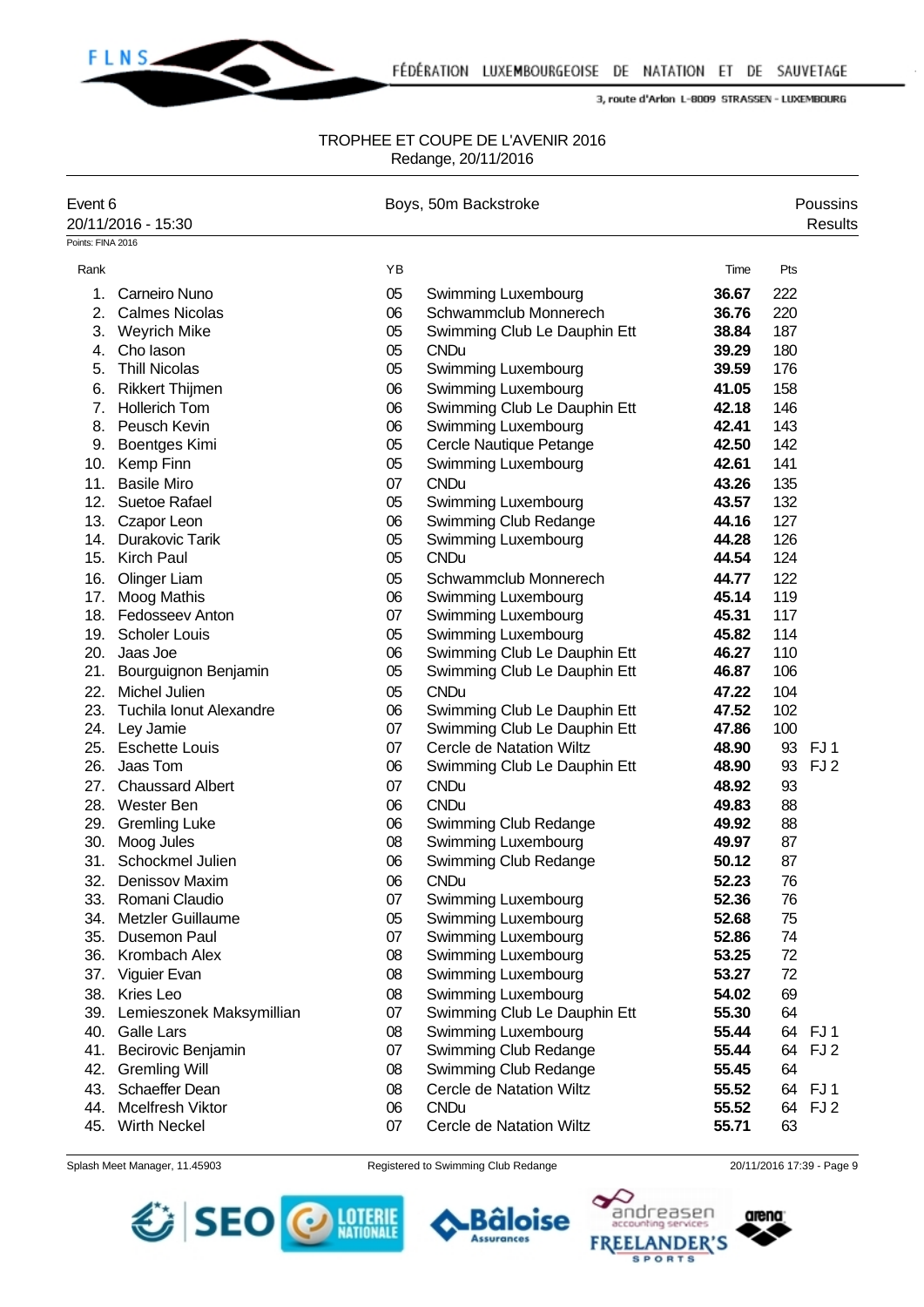

FLNS\_

3, route d'Arlon L-8009 STRASSEN - LUXEMBOURG

#### TROPHEE ET COUPE DE L'AVENIR 2016 Redange, 20/11/2016

#### Event 6, Boys, 50m Backstroke, Poussins

| Rank                                                                                           |                                                                                                                                                                                                                                                                                                                                                                                                     | ΥB                                                                                                             |                                                                                                                                                                                                                                                                                                                                                                                                                                                                                | Time                                                                                                                                                                                            | Pts                                                                                                                                      |  |
|------------------------------------------------------------------------------------------------|-----------------------------------------------------------------------------------------------------------------------------------------------------------------------------------------------------------------------------------------------------------------------------------------------------------------------------------------------------------------------------------------------------|----------------------------------------------------------------------------------------------------------------|--------------------------------------------------------------------------------------------------------------------------------------------------------------------------------------------------------------------------------------------------------------------------------------------------------------------------------------------------------------------------------------------------------------------------------------------------------------------------------|-------------------------------------------------------------------------------------------------------------------------------------------------------------------------------------------------|------------------------------------------------------------------------------------------------------------------------------------------|--|
| 46.<br>47.<br>48.<br>52.<br>53.<br>55.<br>56.<br>57.<br>58.<br>60.<br>61.<br>62.<br>63.<br>64. | Sammarco Andrea<br>Milanovski Stefan<br>Ronk Mac<br>49. Weiler Theid<br>50. Musy Sacha<br>51. Puetz Jonah<br>Ries Jitcov Evghenii<br><b>Sharf German</b><br>54. Feltz Nicolas<br>Melouane Amahzoune Adam<br><b>Bordas Anatole</b><br>Kelsen Matti<br><b>Metzler Charles</b><br>59. Valentini Stefano<br>Greiveldinger Leo<br>Hutmacher Andy<br>Wen Benjamin<br><b>Zulic Hanan</b><br>Reinesch Inaki | 08<br>06<br>08<br>07<br>07<br>07<br>07<br>07<br>07<br>08<br>09<br>07<br>08<br>09<br>08<br>06<br>07<br>07<br>09 | Swimming Luxembourg<br>Swimming Luxembourg<br>Swimming Luxembourg<br>Cercle de Natation Wiltz<br>Swimming Luxembourg<br>Swimming Club Le Dauphin Ett<br>Cercle Nautique Petange<br>Swimming Luxembourg<br>Swimming Luxembourg<br>Cercle de Natation Wiltz<br>Schwammclub Monnerech<br><b>CNDu</b><br>Swimming Luxembourg<br>Schwammclub Monnerech<br>Swimming Luxembourg<br>Schwammclub Monnerech<br>Swimming Luxembourg<br>Cercle Nautique Petange<br>Schwammclub Deifferdang | 56.26<br>56.55<br>57.19<br>57.56<br>58.16<br>58.25<br>58.59<br>1:00.32<br>1:00.32<br>1:00.47<br>1:01.15<br>1:02.33<br>1:02.37<br>1:04.14<br>1:04.19<br>1:04.49<br>1:05.00<br>1:06.42<br>1:08.23 | 61<br>60<br>58<br>57<br>55<br>55<br>54<br>49<br>FJ1<br>49<br>FJ <sub>2</sub><br>49<br>47<br>45<br>45<br>41<br>41<br>40<br>39<br>37<br>34 |  |
| 65.<br>66.<br>67.<br>DSQ                                                                       | <b>Badziuk Fernandes Leonid Daniel</b><br><b>Rinnen Yannis</b><br>Schaeffer Jack<br><b>Floener Gilles</b><br>D6 - turn not executed in accordance with the rules (SW 6.5)                                                                                                                                                                                                                           | 06<br>08<br>10<br>08                                                                                           | Cercle Nautique Petange<br>Cercle Nautique Petange<br>Cercle de Natation Wiltz<br><b>CNDu</b>                                                                                                                                                                                                                                                                                                                                                                                  | 1:09.37<br>1:09.86<br>1:30.75                                                                                                                                                                   | 32<br>32<br>14                                                                                                                           |  |
|                                                                                                | DSQ Ajdarpasic Muhammed<br>D8 - upon the finish the swimmer did not touch the wall on the back (SW 6.6)                                                                                                                                                                                                                                                                                             | 10                                                                                                             | Schwammclub Deifferdang                                                                                                                                                                                                                                                                                                                                                                                                                                                        |                                                                                                                                                                                                 |                                                                                                                                          |  |
|                                                                                                | <b>DSQ</b> Baudin Pierre<br>D8 - upon the finish the swimmer did not touch the wall on the back (SW 6.6)                                                                                                                                                                                                                                                                                            | 08                                                                                                             | Schwammclub Deifferdang                                                                                                                                                                                                                                                                                                                                                                                                                                                        |                                                                                                                                                                                                 |                                                                                                                                          |  |
| DSQ                                                                                            | <b>Bordas Augustin</b><br>D6 - turn not executed in accordance with the rules (SW 6.5)                                                                                                                                                                                                                                                                                                              | 06                                                                                                             | Schwammclub Monnerech                                                                                                                                                                                                                                                                                                                                                                                                                                                          |                                                                                                                                                                                                 |                                                                                                                                          |  |
| DSQ.                                                                                           | <b>Boyere Andrew</b><br>D8 - upon the finish the swimmer did not touch the wall on the back (SW 6.6)                                                                                                                                                                                                                                                                                                | 08                                                                                                             | Schwammclub Monnerech                                                                                                                                                                                                                                                                                                                                                                                                                                                          |                                                                                                                                                                                                 |                                                                                                                                          |  |
| DSQ                                                                                            | <b>Bourg Nicolas</b><br>D6 - turn not executed in accordance with the rules (SW 6.5)                                                                                                                                                                                                                                                                                                                | 08                                                                                                             | Swimming Luxembourg                                                                                                                                                                                                                                                                                                                                                                                                                                                            |                                                                                                                                                                                                 |                                                                                                                                          |  |
| DSQ                                                                                            | <b>Thill Louis</b><br>D6 - turn not executed in accordance with the rules (SW 6.5)                                                                                                                                                                                                                                                                                                                  | 07                                                                                                             | Swimming Luxembourg                                                                                                                                                                                                                                                                                                                                                                                                                                                            |                                                                                                                                                                                                 |                                                                                                                                          |  |
|                                                                                                | DSQ Wen Derek<br>D6 - turn not executed in accordance with the rules (SW 6.5)                                                                                                                                                                                                                                                                                                                       | 07                                                                                                             | Swimming Luxembourg                                                                                                                                                                                                                                                                                                                                                                                                                                                            |                                                                                                                                                                                                 |                                                                                                                                          |  |
|                                                                                                | DSQ Kutten Noe<br>D8 - upon the finish the swimmer did not touch the wall on the back (SW 6.6)                                                                                                                                                                                                                                                                                                      | 07                                                                                                             | Swimming Club Le Dauphin Ett                                                                                                                                                                                                                                                                                                                                                                                                                                                   |                                                                                                                                                                                                 |                                                                                                                                          |  |
| DSQ                                                                                            | <b>Schauer Victor</b><br>D6 - turn not executed in accordance with the rules (SW 6.5)                                                                                                                                                                                                                                                                                                               | 07                                                                                                             | Swimming Club Le Dauphin Ett                                                                                                                                                                                                                                                                                                                                                                                                                                                   |                                                                                                                                                                                                 |                                                                                                                                          |  |
|                                                                                                | DSQ Visser Mats<br>G2 - Starting before the starting signal (SW 4.4)                                                                                                                                                                                                                                                                                                                                | 08                                                                                                             | Swimming Club Le Dauphin Ett                                                                                                                                                                                                                                                                                                                                                                                                                                                   |                                                                                                                                                                                                 |                                                                                                                                          |  |

Splash Meet Manager, 11.45903 Registered to Swimming Club Redange 20/11/2016 17:39 - Page 10

**Assurances** 



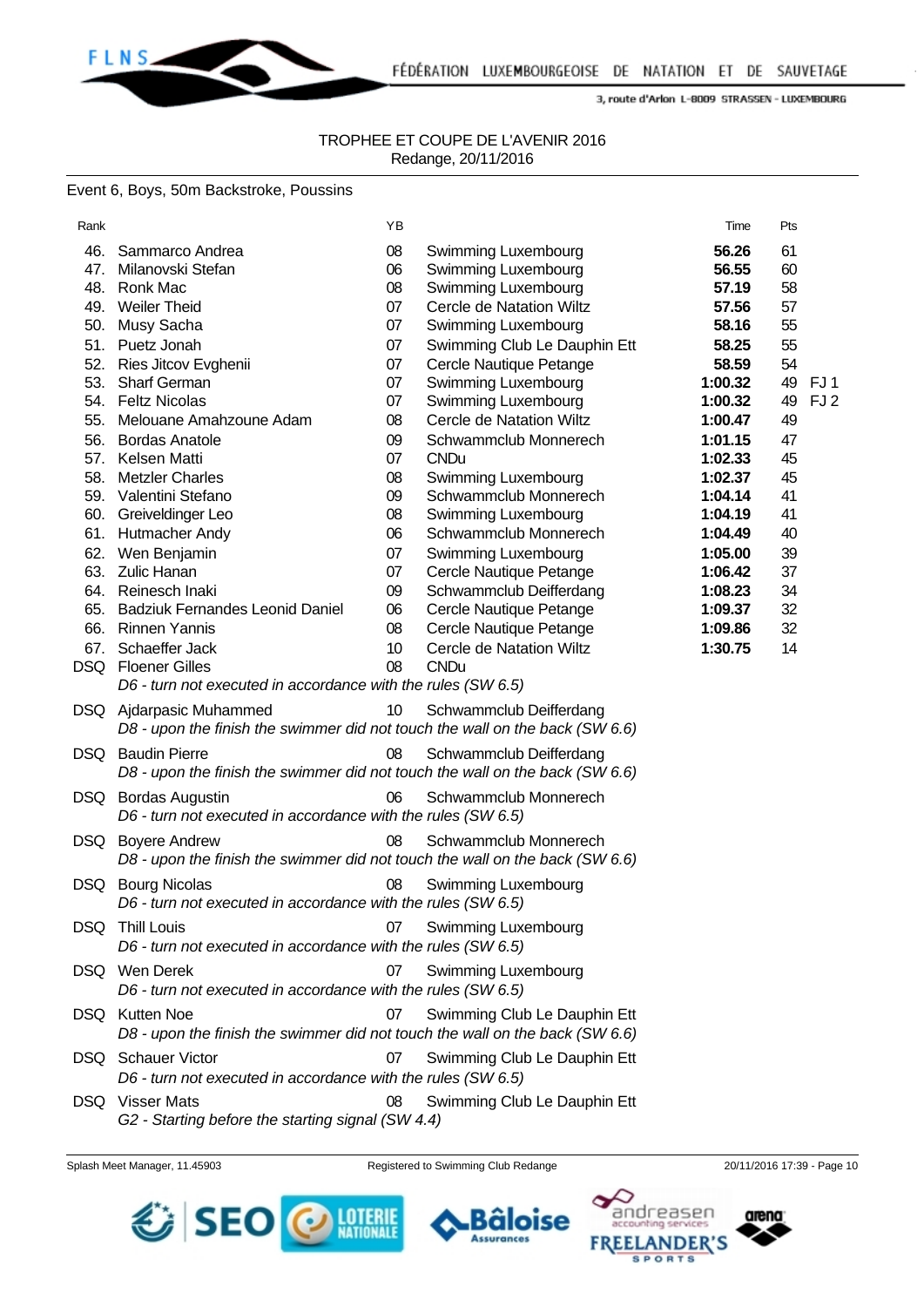

#### TROPHEE ET COUPE DE L'AVENIR 2016 Redange, 20/11/2016

| Event 7           | 20/11/2016 - 16:10                                |    | Girls, 100m Medley                                                                                       |         |     |                 | Pupilles<br><b>Results</b> |
|-------------------|---------------------------------------------------|----|----------------------------------------------------------------------------------------------------------|---------|-----|-----------------|----------------------------|
| Points: FINA 2016 |                                                   |    |                                                                                                          |         |     |                 |                            |
| Rank              |                                                   | YB |                                                                                                          | Time    | Pts | 50 <sub>m</sub> | 100m                       |
| 1.                | Jominet Lou                                       | 05 | Swimming Luxembourg                                                                                      | 1:19.22 | 366 |                 |                            |
|                   | 2. Peters Lena                                    | 05 | CNDu                                                                                                     | 1:20.99 | 342 |                 |                            |
| 3.                | Baustert Magali                                   | 05 | Swimming Luxembourg                                                                                      | 1:24.25 | 304 |                 |                            |
|                   | 4. Albers Neele                                   | 05 | Swimming Club Le Dauphin Ett                                                                             | 1:24.72 | 299 |                 |                            |
|                   | 5. Hric Laura                                     | 05 | Swimming Luxembourg                                                                                      | 1:26.54 | 280 |                 |                            |
| 6.                | Krombach Mara                                     | 05 | Swimming Luxembourg                                                                                      | 1:27.10 |     | 275 FJ1         |                            |
|                   | 7. Leonard Lis                                    | 05 | Cercle Nautique Petange                                                                                  | 1:27.10 |     | 275 FJ 2        |                            |
|                   | 8. Pesch Sarah                                    | 05 | Swimming Club Le Dauphin Ett                                                                             | 1:30.33 | 246 |                 |                            |
|                   | 9. Bouzidi Imene                                  | 05 | Cercle Nautique Petange                                                                                  | 1:31.81 | 235 |                 |                            |
|                   | 10. Geisler Alicia                                | 06 | CNDu                                                                                                     | 1:33.81 | 220 |                 |                            |
|                   | 11. Carneiro Sofia                                | 06 | Swimming Luxembourg                                                                                      | 1:34.48 | 215 |                 |                            |
|                   | 12. Mertens Malika                                | 05 | CNDu                                                                                                     | 1:35.65 | 207 |                 |                            |
|                   | 13. Lurkin Mathilde                               | 06 | Swimming Luxembourg                                                                                      | 1:36.71 | 201 |                 |                            |
|                   | 14. Frere Lina                                    | 06 | CNDu                                                                                                     | 1:37.00 | 199 |                 |                            |
|                   | 15. Olinger Tina                                  | 06 | Cercle de Natation Wiltz                                                                                 | 1:41.21 | 175 |                 |                            |
|                   | 16. Soffio Mara                                   | 06 | CNDu                                                                                                     | 1:42.85 | 167 |                 |                            |
|                   | 17. Kettenmeyer Yin                               | 06 | Swimming Club Le Dauphin Ett                                                                             | 1:43.21 | 165 |                 |                            |
|                   | 18. Harizia Celia                                 | 05 | Schwammclub Monnerech                                                                                    | 1:46.05 | 152 |                 |                            |
|                   | 19. Bokov Marta                                   | 06 | Swimming Luxembourg                                                                                      | 1:46.67 | 149 |                 |                            |
|                   | 20. Osmanovic Amina                               | 05 | Cercle Nautique Petange                                                                                  | 1:47.82 | 145 |                 |                            |
| 21.               | <b>Bertrang Marina</b>                            | 05 | Schwammclub Monnerech                                                                                    | 1:53.81 | 123 |                 |                            |
|                   | 22. Ribeiro Alves Davina                          | 05 | CNDu                                                                                                     | 1:57.93 | 110 |                 |                            |
|                   | 23. Brandao Lynn                                  | 05 | Schwammclub Monnerech                                                                                    | 1:58.52 | 109 |                 |                            |
|                   | 24. Ley Esther                                    | 05 | Swimming Club Redange                                                                                    | 2:00.30 | 104 |                 |                            |
|                   | 25. Trausch Lina Maria                            | 06 | Swimming Club Le Dauphin Ett                                                                             | 2:06.01 | 90  |                 |                            |
|                   | DSQ Jeromito Chloe                                | 05 | CNDu                                                                                                     |         |     |                 |                            |
|                   |                                                   |    | M2 - section was not finished in accordance with the rule which applies to the stroke concerned (SW 9.3) |         |     |                 |                            |
|                   | DSQ Teixeira Ferreira Soraia                      | 06 | Cercle Nautique Petange                                                                                  |         |     |                 |                            |
|                   |                                                   |    | M1 - incorrect style order (butterfly-backstroke-breaststroke-freestyle) (SW 9.1)                        |         |     |                 |                            |
|                   | DSQ Bertrang Louana                               | 06 | Schwammclub Monnerech                                                                                    |         |     |                 |                            |
|                   | G2 - Starting before the starting signal (SW 4.4) |    |                                                                                                          |         |     |                 |                            |
|                   | DSQ Popa Sonia                                    | 06 | Schwammclub Monnerech                                                                                    |         |     |                 |                            |
|                   |                                                   |    | P5 - did not touch the wall with both hands simultaneously and separated at the turn / finish (SW 8.4)   |         |     |                 |                            |
|                   | DSQ Nothum Gwen                                   | 06 | Swimming Club Redange                                                                                    |         |     |                 |                            |
|                   |                                                   |    | B11 - movements of the legs not simultaneous, not on the same horizontal plane or alternating (SW 7.4)   |         |     |                 |                            |
|                   | DSQ Schnoegass Rebecca                            | 06 | Swimming Luxembourg                                                                                      |         |     |                 |                            |
|                   | P4 - breaststroke kicking movement (SW 8.3)       |    |                                                                                                          |         |     |                 |                            |
|                   |                                                   |    |                                                                                                          |         |     |                 |                            |

Splash Meet Manager, 11.45903 Registered to Swimming Club Redange 20/11/2016 17:39 - Page 11







١Q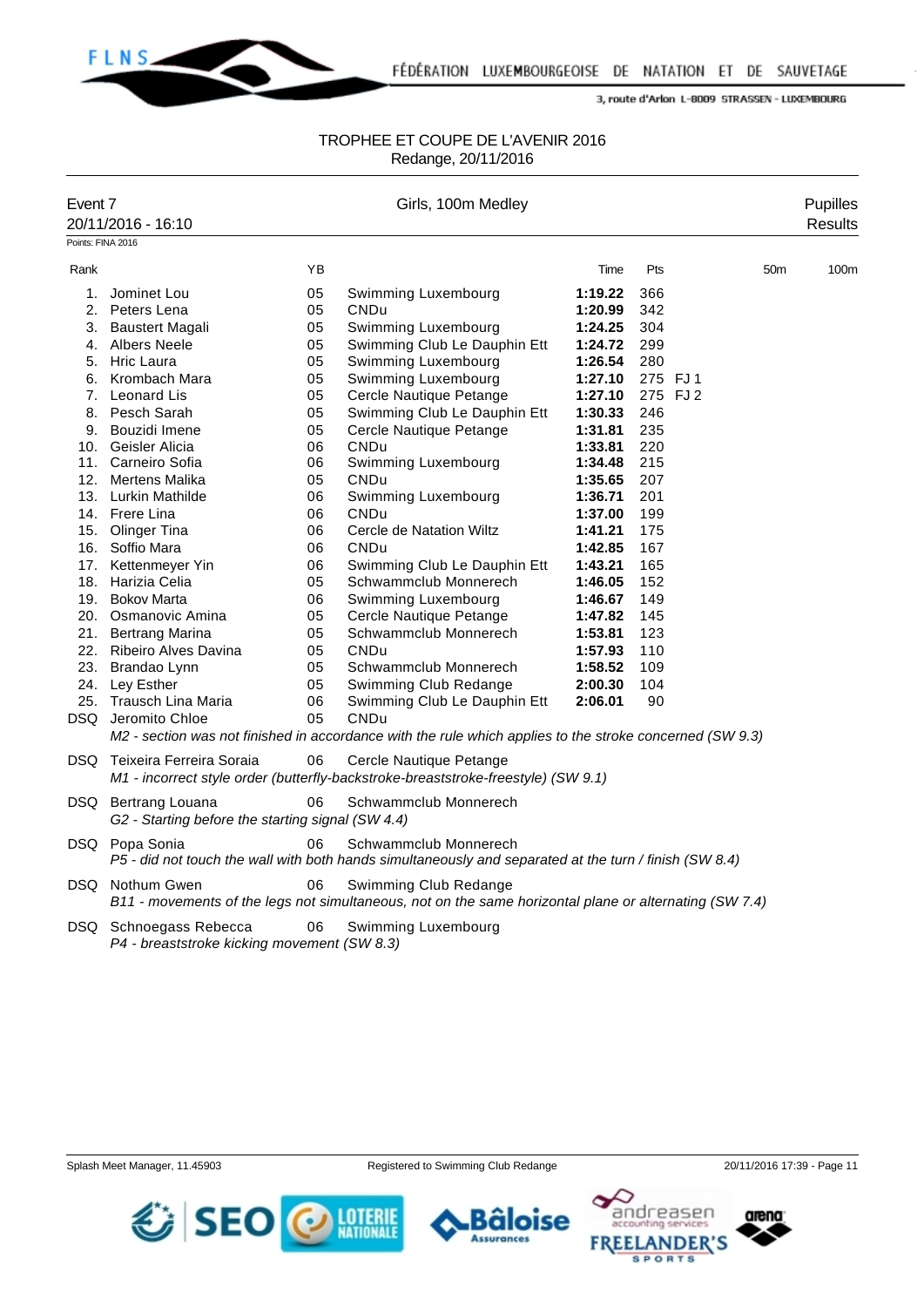

#### TROPHEE ET COUPE DE L'AVENIR 2016 Redange, 20/11/2016

| Event 8           |                         |    | Boys, 100m Medley            |         |          |                 | <b>Pupilles</b> |
|-------------------|-------------------------|----|------------------------------|---------|----------|-----------------|-----------------|
|                   | 20/11/2016 - 16:30      |    |                              |         |          |                 | <b>Results</b>  |
| Points: FINA 2016 |                         |    |                              |         |          |                 |                 |
| Rank              |                         | YB |                              | Time    | Pts      | 50 <sub>m</sub> | 100m            |
|                   | <b>Lanners Nick</b>     | 04 | Swimming Luxembourg          | 1:14.53 | 314      |                 |                 |
| 2.                | Simao Nogueira Joao     | 04 | Cercle Nautique Petange      | 1:14.83 | 310      |                 |                 |
| 3.                | Moraru Matteo           | 04 | Swimming Luxembourg          | 1:17.24 | 282      |                 |                 |
| 4.                | Kohl Charel             | 04 | Swimming Club Le Dauphin Ett | 1:18.80 | 265      |                 |                 |
| 5.                | Luka Mory               | 04 | Swimming Luxembourg          | 1:20.24 | 251      |                 |                 |
| 6.                | Simeonov Vladimir       | 04 | Swimming Luxembourg          | 1:21.18 | 243      |                 |                 |
| 7 <sub>1</sub>    | Milanovski Nikola       | 04 | Swimming Luxembourg          | 1:25.72 | 206      |                 |                 |
| 8.                | Jaas Jeff               | 04 | Swimming Club Le Dauphin Ett | 1:26.58 | 200      |                 |                 |
| 9.                | Decker Alexandre        | 04 | Swimming Luxembourg          | 1:26.98 | 197      |                 |                 |
| 10.               | Frere Argan             | 04 | CNDu                         | 1:29.89 | 179      |                 |                 |
| 11.               | Gere Arthur             | 04 | Swimming Luxembourg          | 1:30.19 | 177 FJ1  |                 |                 |
| 12.               | Viguier Elyan           | 04 | Swimming Luxembourg          | 1:30.19 | 177 FJ 2 |                 |                 |
| 13.               | Michel Guillaume        | 04 | CNDu                         | 1:30.20 | 177      |                 |                 |
| 14.               | De Giovanni Lorenzo     | 04 | CNDu                         | 1:33.14 | 160      |                 |                 |
| 15.               | Sukhanov Maxim          | 04 | CNDu                         | 1:36.92 | 142      |                 |                 |
| 16.               | Lindmark Melo Hugo      | 04 | CNDu                         | 1:43.46 | 117      |                 |                 |
| 17.               | <b>Bruck David</b>      | 04 | Swimming Club Redange        | 1:44.70 | 113      |                 |                 |
| 18.               | <b>Reckinger Michel</b> | 04 | Swimming Club Redange        | 1:47.49 | 104      |                 |                 |
| 19.               | Sveen Albert            | 04 | CNDu                         | 1:48.67 | 101      |                 |                 |
| 20.               | Aissa Iheb              | 04 | Cercle Nautique Petange      | 1:50.91 | 95       |                 |                 |

Event 9 Mixed, 4 x 25 Lagenschwimmen (Rü-Br-BA+DB-Kr) Poussins

Points: FINA 2016

| Rank |                                                                                |          |             |                                                                                |          | Time    | Pts |
|------|--------------------------------------------------------------------------------|----------|-------------|--------------------------------------------------------------------------------|----------|---------|-----|
| 1.   | Swimming Club Le Dauphin Ett 1<br><b>Hollerich Tom</b><br>Bourguignon Benjamin | 06<br>05 |             | Swimming Club Le Dauphin Ett<br><b>Weyrich Mike</b><br>Tuchila Ionut Alexandre | 05<br>06 | 1:19.20 |     |
| 2.   | Swimming Luxembourg 1<br>Carneiro Nuno<br>Durakovic Tarik                      | 05<br>05 |             | Swimming Luxembourg<br><b>Thill Nicolas</b><br>Suetoe Rafael                   | 05<br>05 | 1:19.59 |     |
| 3.   | Schwammclub Monnerech 1<br>Calmes Nicolas<br>Olinger Liam                      | 06<br>05 |             | Schwammclub Monnerech<br>Philippart Lina<br>Bordas Augustin                    | 07<br>06 | 1:33.26 |     |
| 4.   | Swimming Club Le Dauphin Ett 2<br><b>Bleses Joyce</b><br>Van Marum Lilly       | 08<br>07 |             | Swimming Club Le Dauphin Ett<br>Jaas Joe<br>Jaas Tom                           | 06<br>06 | 1:34.87 |     |
| 5.   | CNDu 1<br>Wester Ben<br><b>Chaussard Albert</b>                                | 06<br>07 | <b>CNDu</b> | Cho lason<br><b>Basile Miro</b>                                                | 05<br>07 | 1:34.91 |     |
| 6.   | Swimming Luxembourg 4<br>Hric Nina<br>Jominet Sam                              | 08<br>07 |             | Swimming Luxembourg<br>Fedosseev Anton<br>Viguier Evan                         | 07<br>08 | 1:35.79 |     |

Splash Meet Manager, 11.45903 Registered to Swimming Club Redange 20/11/2016 17:39 - Page 12

Bâloise

**Assurances** 







20/11/2016 - 16:40 Results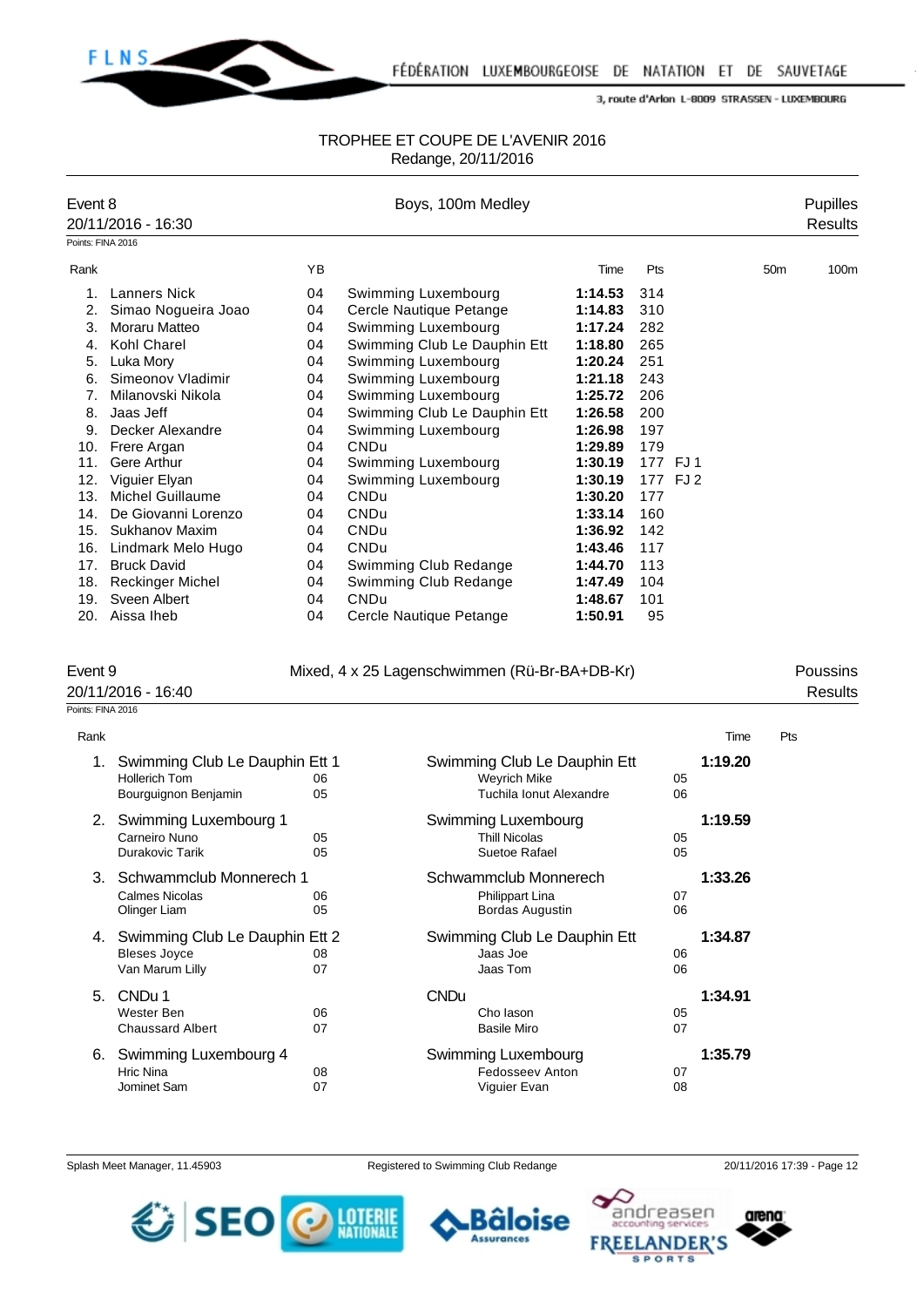

## TROPHEE ET COUPE DE L'AVENIR 2016 Redange, 20/11/2016

#### Event 9, Mixed, 4 x 25 Lagenschwimmen (Rü-Br-BA+DB-Kr), Poussins

| Rank |                                                                                                                       |          |                                                                                                                                               |          | Time    | Pts                        |
|------|-----------------------------------------------------------------------------------------------------------------------|----------|-----------------------------------------------------------------------------------------------------------------------------------------------|----------|---------|----------------------------|
| 7.   | Swimming Luxembourg 6<br>Dusemon Paul<br>Kries Leo                                                                    | 07<br>08 | Swimming Luxembourg<br>White Lauren<br>Milanovski Stefan                                                                                      | 07<br>06 | 1:37.12 |                            |
| 8.   | Swimming Club Redange 2<br>Koenig Aurelie<br>Conter Anja                                                              | 07<br>07 | Swimming Club Redange<br>Czapor Leon<br>Schockmel Julien                                                                                      | 06<br>06 | 1:38.87 |                            |
|      | 9. Schwammclub Monnerech 2<br>Calmes Liz<br><b>Thill Gina</b>                                                         | 08<br>07 | Schwammclub Monnerech<br>Petesch Lea<br>Thinnes Lena                                                                                          | 07<br>07 | 1:41.68 |                            |
|      | 10. Cercle Nautique Pétange 1<br>Garcia Varela Gwen<br>Allar Maud                                                     | 07<br>08 | Cercle Nautique Petange<br>Boentges Kimi<br>Leonard Lou                                                                                       | 05<br>07 | 1:45.17 |                            |
| 11.  | Swimming Club Redange 3<br>Elcheroth Niki<br>Becirovic Benjamin                                                       | 07<br>07 | Swimming Club Redange<br><b>Barbey Sarah</b><br><b>Gremling Luke</b>                                                                          | 07<br>06 | 1:49.07 |                            |
|      | 12. Swimming Luxembourg 7<br><b>Feltz Nicolas</b><br>Galle Lars                                                       | 07<br>08 | Swimming Luxembourg<br>Krombach Alex<br>Musy Sacha                                                                                            | 08<br>07 | 1:52.15 |                            |
|      | 13. Cercle de Natation Wiltz 1<br>Hannen Jana<br><b>Wirth Neckel</b>                                                  | 07<br>07 | Cercle de Natation Wiltz<br><b>Eschette Louis</b><br><b>Weiler Theid</b>                                                                      | 07<br>07 | 1:53.14 |                            |
|      | 14. Cercle de Natation Wiltz 2<br>Schaeffer Dean<br>Ferreira Anau Margerida                                           | 08<br>08 | Cercle de Natation Wiltz<br>Olinger Lilli<br>Melouane Amahzoune Adam                                                                          | 09<br>08 | 2:18.24 |                            |
| DSQ  | Swimming Luxembourg 5<br>10.11)                                                                                       |          | Swimming Luxembourg<br>R1 - swimmer's feet lost touch with the starting platform before the preceding team-mate touched the wall (SW          |          | 1:45.83 |                            |
|      | <b>Bouwmeister Philine</b><br>Moog Jules                                                                              | 07<br>08 | Romani Claudio<br><b>Scholer Amelie</b>                                                                                                       | 07<br>08 |         |                            |
| DSQ  | Swimming Luxembourg 9<br>Did not swim the style according to the rules                                                |          | Swimming Luxembourg                                                                                                                           |          | 1:45.92 |                            |
|      | Ronk Mac<br><b>Grujic-Martins Teodora</b>                                                                             | 08<br>09 | Greiveldinger Leo<br>Sammarco Andrea                                                                                                          | 08<br>08 |         |                            |
| DSQ  | CND <sub>u</sub> 2<br>Did not swim the style according to the specific rules<br><b>Floener Gilles</b><br>Kelsen Matti | 08<br>07 | CNDu.<br>Michel Julien<br>Denissov Maxim                                                                                                      | 05<br>06 | 1:51.00 |                            |
|      | DSQ Cercle Nautique Pétange 3<br>G1 - behaviour at the start not in accordance with the rules (SW 4)                  |          | Cercle Nautique Petange                                                                                                                       |          | 1:52.00 |                            |
|      | Kerger-Herman Elodie<br>Badziuk Fernandes Leonid Daniel 06                                                            | 07       | Anisko Leonard<br>Jager Flavio                                                                                                                | 08<br>08 |         |                            |
|      | DSQ Swimming Club Le Dauphin Ett 3<br>10.11)                                                                          |          | Swimming Club Le Dauphin Ett<br>R1 - swimmer's feet lost touch with the starting platform before the preceding team-mate touched the wall (SW |          | 2:02.48 |                            |
|      | Kutten Noe                                                                                                            | 07       | Puetz Jonah                                                                                                                                   | 07       |         |                            |
|      | Splash Meet Manager, 11.45903                                                                                         |          | Registered to Swimming Club Redange                                                                                                           |          |         | 20/11/2016 17:39 - Page 13 |



**.Bâloise Assurances** 

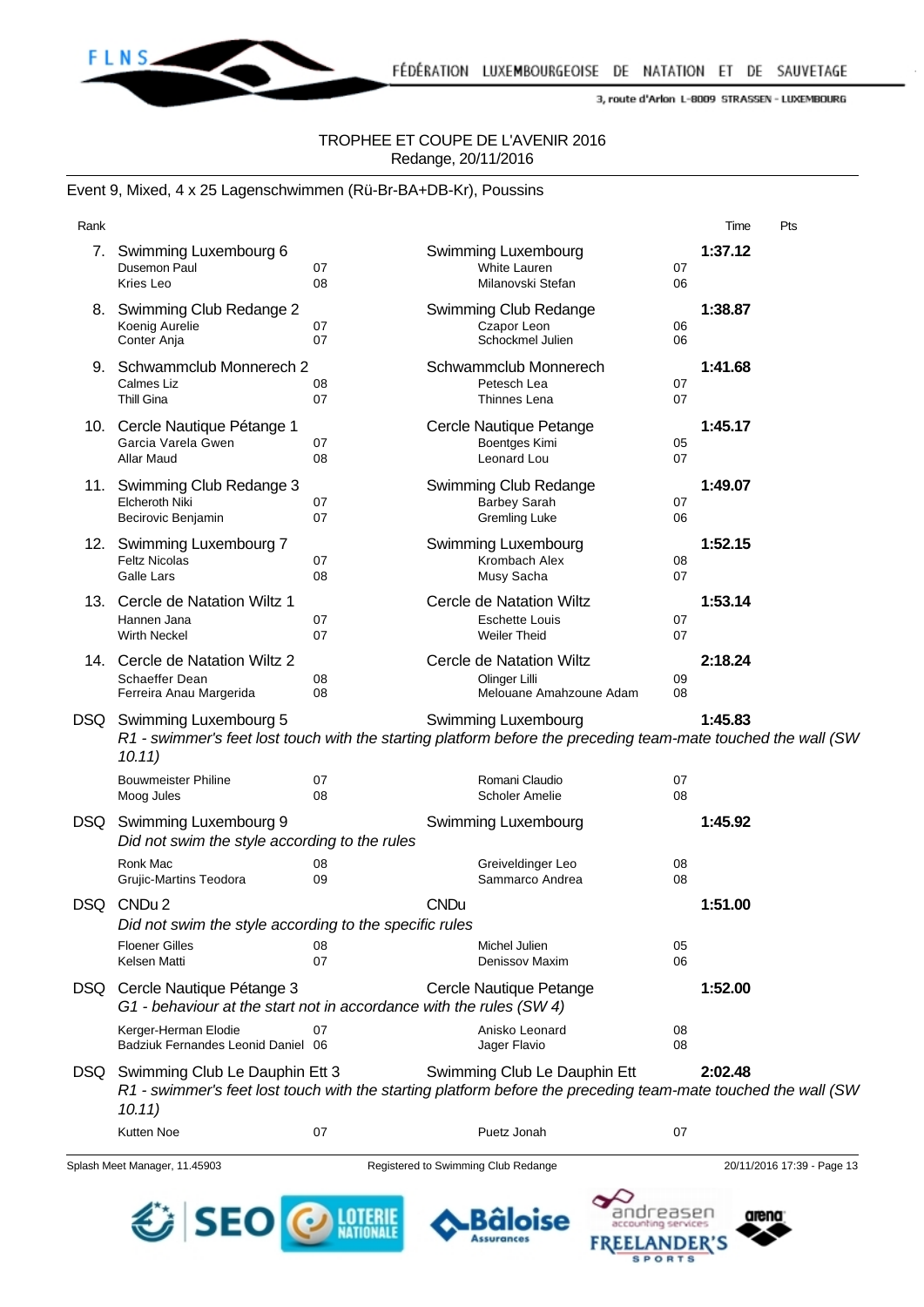

#### TROPHEE ET COUPE DE L'AVENIR 2016 Redange, 20/11/2016

|            | Event 9, Mixed, 4 x 25 Lagenschwimmen (Rü-Br-BA+DB-Kr), Poussins                                                                                                                       |          |                                                           |          |         |     |  |  |
|------------|----------------------------------------------------------------------------------------------------------------------------------------------------------------------------------------|----------|-----------------------------------------------------------|----------|---------|-----|--|--|
| Rank       |                                                                                                                                                                                        |          |                                                           |          | Time    | Pts |  |  |
|            | <b>Albers Emely</b>                                                                                                                                                                    | 08       | Lemieszonek Maksymillian                                  | 07       |         |     |  |  |
| DSQ.       | 2:03.61<br>Swimming Luxembourg 8<br>Swimming Luxembourg<br>R1 - swimmer's feet lost touch with the starting platform before the preceding team-mate touched the wall (SW<br>10.11)     |          |                                                           |          |         |     |  |  |
|            | <b>Bouwmeister Annebelle</b><br>Bouwmeister Yfke                                                                                                                                       | 08<br>08 | Sharf German<br><b>Metzler Charles</b>                    | 07<br>08 |         |     |  |  |
| DSQ.       | Swimming Luxembourg 10<br>Did not swim the style according to the specific rules                                                                                                       |          | Swimming Luxembourg                                       |          | 2:05.03 |     |  |  |
|            | <b>Bourg Nicolas</b><br>Wen Derek                                                                                                                                                      | 08<br>07 | Baranyai Kornelia<br>Jimenez Marta                        | 09<br>09 |         |     |  |  |
| DSQ.       | Schwammclub Monnerech 3<br>Schwammclub Monnerech<br>2:07.19<br>R1 - swimmer's feet lost touch with the starting platform before the preceding team-mate touched the wall (SW<br>10.11) |          |                                                           |          |         |     |  |  |
|            | <b>Bordas Anatole</b><br>Peiffer Noemie                                                                                                                                                | 09<br>08 | <b>Philippart Enny</b><br>Zhu Jiaming Lena                | 09<br>08 |         |     |  |  |
|            | DSQ Swimming Luxembourg 2<br>G11 - did not finish the distance (SW 10.2)                                                                                                               |          | Swimming Luxembourg                                       |          | 2:08.19 |     |  |  |
|            | Moog Mathis<br>Peusch Kevin                                                                                                                                                            | 06<br>06 | <b>Rikkert Thijmen</b><br>Krombach Linda                  | 06<br>07 |         |     |  |  |
|            | 2:19.48<br>DSQ Schwammclub Monnerech 4<br>Schwammclub Monnerech<br>B11 - movements of the legs not simultaneous, not on the same horizontal plane or alternating (SW 7.4)              |          |                                                           |          |         |     |  |  |
|            | <b>Boyere Andrew</b><br>Geuer Maya                                                                                                                                                     | 08<br>07 | Hutmacher Andy<br>Alves Cabral Kiara                      | 06<br>09 |         |     |  |  |
| DSQ.       | Cercle Nautique Pétange 2<br>Did not swim the style according to the specific rules                                                                                                    |          | Cercle Nautique Petange                                   |          | 2:20.21 |     |  |  |
|            | Martucci Sofia<br><b>Rinnen Yannis</b>                                                                                                                                                 | 08<br>08 | Szybowski Jakub<br>Mait-Rabbi Nizar                       | 07<br>09 |         |     |  |  |
| DSQ.       | Schwammclub Déifferdang 1<br>Did not swim the style according to the specific rules                                                                                                    |          | Schwammclub Deifferdang                                   |          | 2:25.02 |     |  |  |
|            | Ajdarpasic Muhammed<br>Reinesch Inaki                                                                                                                                                  | 10<br>09 | Reinesch Leeloo<br>Ajdarpasic Sumeyah                     | 07<br>09 |         |     |  |  |
| <b>EXH</b> | Swimming Luxembourg 3<br>Metzler Guillaume<br>Van Mechelen Alex                                                                                                                        | 05<br>06 | Swimming Luxembourg<br>Fabiani Eden<br><b>Thill Louis</b> | 07<br>07 | 1:38.27 |     |  |  |

Splash Meet Manager, 11.45903 Registered to Swimming Club Redange 20/11/2016 17:39 - Page 14







١Q

**SPORTS**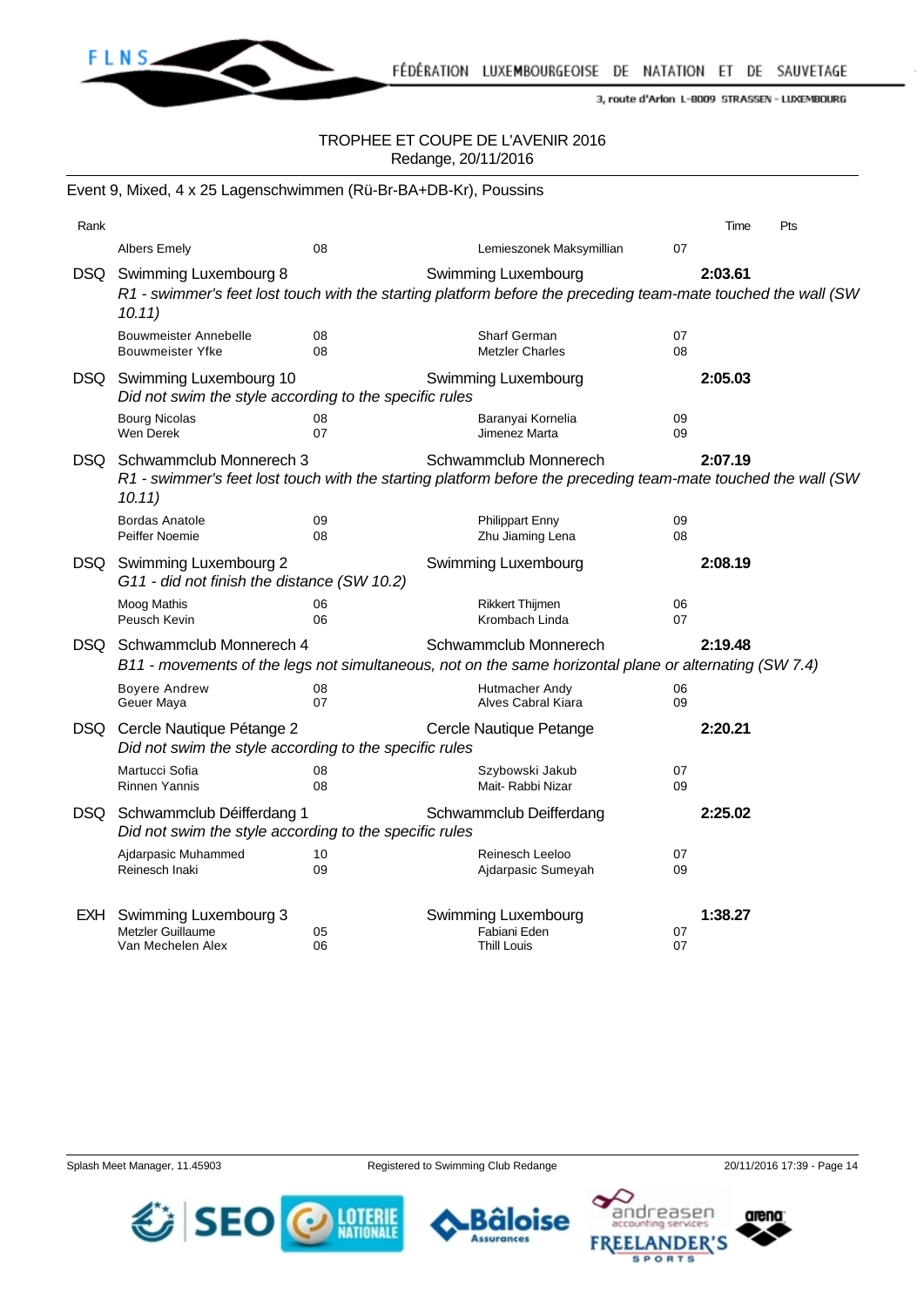

#### TROPHEE ET COUPE DE L'AVENIR 2016 Redange, 20/11/2016

| Event 10<br>Points: FINA 2016 | 20/11/2016 - 17:10                                                          |          |             | Mixed, 4 x 50m Medley                                               |          |         |     | Pupilles<br><b>Results</b> |
|-------------------------------|-----------------------------------------------------------------------------|----------|-------------|---------------------------------------------------------------------|----------|---------|-----|----------------------------|
| Rank                          |                                                                             |          |             |                                                                     |          | Time    | Pts |                            |
| 1.                            | Swimming Luxembourg 1<br><b>Lanners Nick</b><br>Moraru Matteo               | 04<br>04 |             | Swimming Luxembourg<br>Jominet Lou<br>Luka Mory                     | 05<br>04 | 2:27.69 | 230 |                            |
|                               | 2. Swimming Club Le Dauphin Ett 1<br>Pesch Sarah<br><b>Albers Neele</b>     | 05<br>05 |             | Swimming Club Le Dauphin Ett<br>Kohl Charel<br>Jaas Jeff            | 04<br>04 | 2:32.30 | 209 |                            |
|                               | 3. Swimming Luxembourg 2<br>Simeonov Vladimir<br>Krombach Mara              | 04<br>05 |             | Swimming Luxembourg<br>Hric Laura<br>Decker Alexandre               | 05<br>04 | 2:39.93 | 181 |                            |
|                               | 4. Cercle Nautique Pétange 1<br>Bouzidi Imene<br>Leonard Lis                | 05<br>05 |             | Cercle Nautique Petange<br>Simao Nogueira Joao<br>Aissa Iheb        | 04<br>04 | 2:43.72 | 168 |                            |
|                               | 5. CNDu 1<br><b>Mertens Malika</b><br>Frere Lina                            | 05<br>06 | <b>CNDu</b> | Peters Lena<br>Frere Argan                                          | 05<br>04 | 2:50.09 | 150 |                            |
|                               | 6. Swimming Luxembourg 4<br>Gere Arthur<br>Milanovski Nikola                | 04<br>04 |             | Swimming Luxembourg<br><b>Lurkin Mathilde</b><br>Schnoegass Rebecca | 06<br>06 | 3:07.09 | 113 |                            |
|                               | 7. CNDu 2<br>Sampaio Duraes Luana<br>Geisler Alicia                         | 06<br>06 | <b>CNDu</b> | Soffio Mara<br>Jeromito Chloe                                       | 06<br>05 | 3:23.31 | 88  |                            |
|                               | 8. Swimming Club Redange 1<br><b>Bruck David</b><br><b>Reckinger Michel</b> | 04<br>04 |             | Swimming Club Redange<br>Nothum Gwen<br>Ley Esther                  | 06<br>05 | 3:25.06 | 85  |                            |
|                               | 9. Schwammclub Monnerech 1<br>Harizia Celia<br>Bertrang Marina              | 05<br>05 |             | Schwammclub Monnerech<br>Bertrang Louana<br>Brandao Lynn            | 06<br>05 | 3:27.04 | 83  |                            |
| DSQ                           | CNDu <sub>3</sub><br><b>Sukhanov Maxim</b><br>De Giovanni Lorenzo           | 04<br>04 | <b>CNDu</b> | Sveen Albert<br>Lindmark Melo Hugo                                  | 04<br>04 | 3:28.04 |     |                            |
| EXH I                         | Swimming Luxembourg 3<br>Viguier Elyan<br><b>Baustert Magali</b>            | 04<br>05 |             | Swimming Luxembourg<br>Bayanaa Michele<br>Carneiro Sofia            | 06<br>06 | 2:57.01 | 133 |                            |
| EXH                           | Swimming Club Le Dauphin Ett 2                                              |          |             | Swimming Club Le Dauphin Ett                                        |          | 3:28.03 | 82  |                            |

arena

andreasen

١Q

**SPORTS**